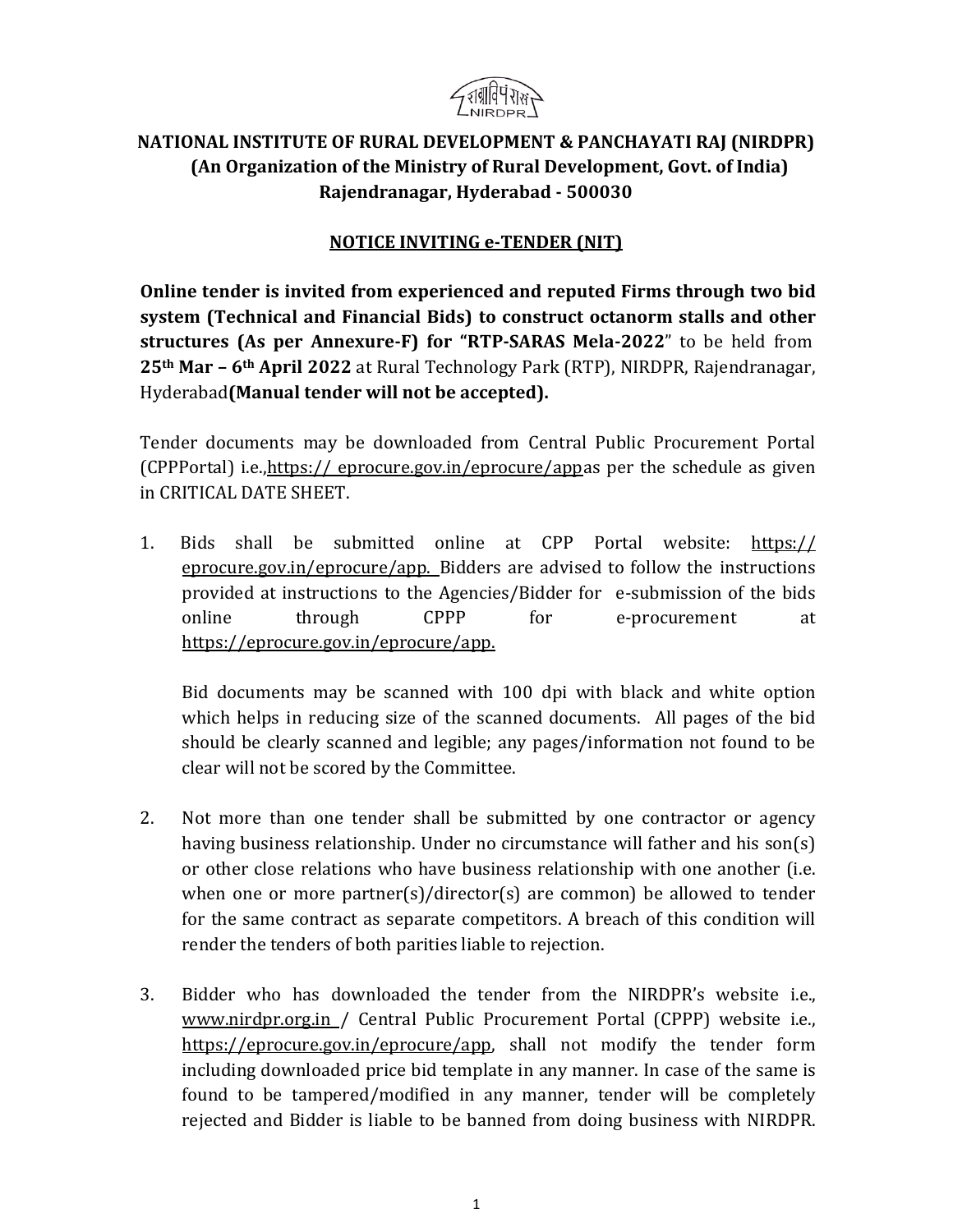- 4. Intending Bidders are advised to visit again NIRDPR's website [www.nirdpr.org.in](http://www.nirdpr.org.in/) and CPPP website [ehttps://eprocure.gov.in/eprocure.appat](https://eprocure.gov.in/eprocure.app) least 3 days prior to closing date of submission of tender for any corrigendum/addendum/amendment.
- 5. Bids will be opened as per date/time as mentioned in the Tentative Date Sheet. After online opening of Technical-Bid the results of their qualification willbe uploaded on the site. The final result of selection of bidder based on the technical and financial bid will also be uploaded on the site.
- 6. In case Govt. issues any orders to avoid organizing any events/social gatherings due to Covid-19 during the scheduled period and it is not possible to organize RTP SARAS MELA 2022, the tender published will be automatically cancelled.However, if the contract has been awarded and work has been started and if the tender has to be cancelled due to any unforeseen occurrence, the payment will be made proportionately/as per the actual, verifiedby the Committee.
- 7. Bidders should keep the entire original documents ready for physical verification, if needed.

| Tender No.                                                        |   | NIRDPR/CIAT/RTPSARASMela-2022 |
|-------------------------------------------------------------------|---|-------------------------------|
| Published Date and Time of e-Tender                               |   | 16.02.2022 at 02.00 P.M.      |
| <b>Start Date and Time of download of</b>                         |   | 16.02.2022 from 2.00 P.M.     |
| <b>Tender Document</b>                                            |   | onwards                       |
| Last date to raise queries                                        | ٠ | 18.02.2022                    |
| <b>Pre-Bid Meeting Date &amp; Time</b>                            | ÷ | 18.02.2022 At 4.00 PM         |
| <b>Response to queries by NIRD PR</b>                             | ٠ | 19.02.2022                    |
| <b>Start Date &amp; Time of submission of e-</b><br><b>Tender</b> |   | 16.02.2022 02.00 P.M          |
| <b>End Date &amp; Time of submission of e-</b><br>tender          |   | 24.02.2022                    |
| End date for setting up of demo stall                             |   | 24.02.2022                    |
| Date & Time of opening of Technical bid                           | ÷ | 25.02.2022 at 11.00 AM        |
| Date & time of opening of Financial bid                           |   | 01.03.2022                    |

### **TENTATIVE DATES SHEET:**

**Centre for Innovations and Appropriate Technologies and Skill Jobs (CIAT&SJ) NIRDPR, Rajendranagar, Hyderabad - 500030 [rtp.nird@gov.i](mailto:rtp.nird@g)n**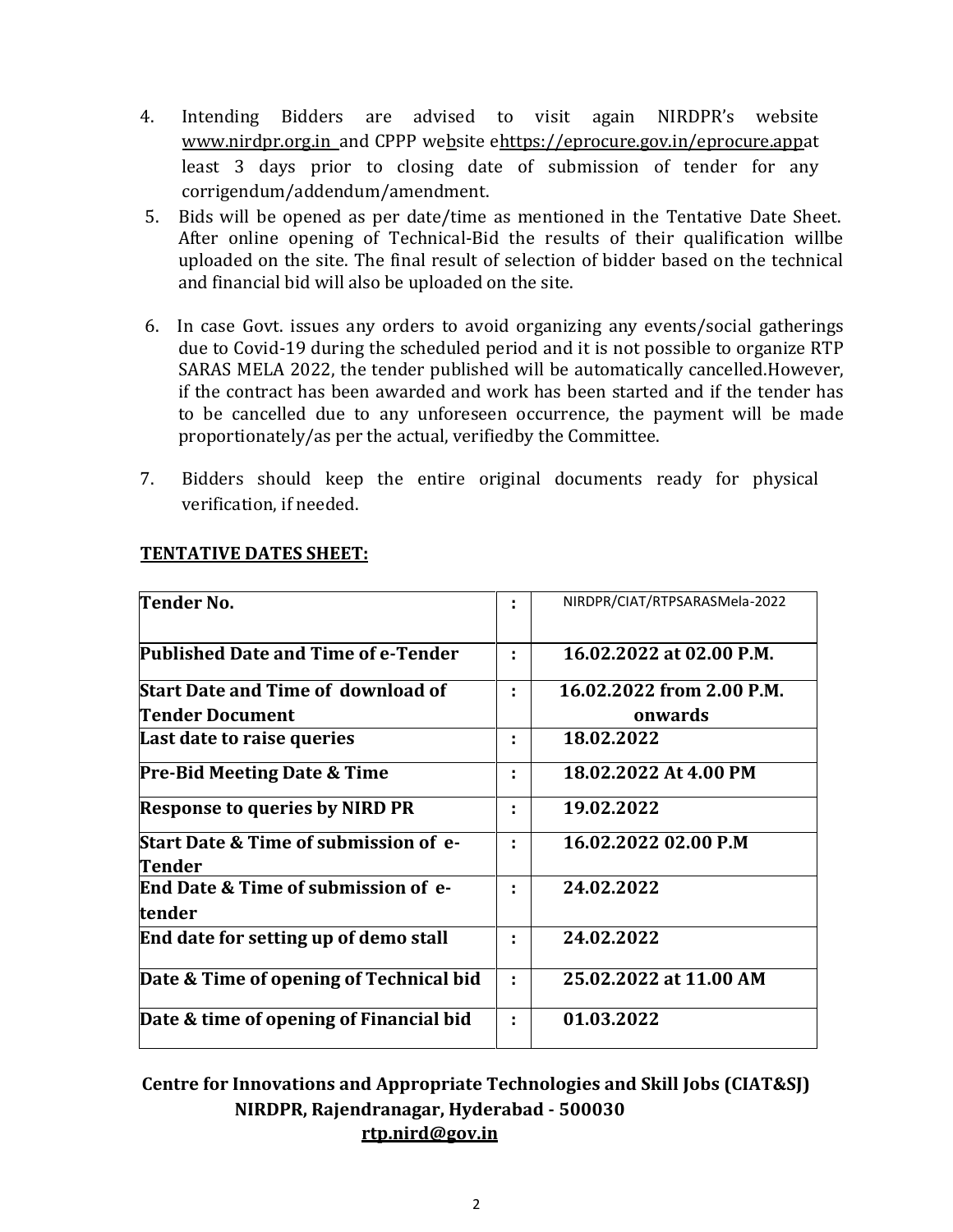# **NATIONAL INSTITUTE OF RURAL DEVELOPMENT & PANCHAYATI RAJ (NIRDPR) (An Organization of the Ministry of Rural Development, Govt. of India) Rajendranagar, Hyderabad - 500030**

The NATIONAL INSTITUTE OF RURAL DEVELOPMENT & PANCHAYATI RAJ (NIRDPR) proposes to hold an Exhibition and Sale of Rural Arts and Craft products, named **"RTP-SARAS MELA - 2022 at Rural Technology Park (RTP), NIRDPR from 25th Mar – 6th April 2022.**The details are as per the enclosed layout of the area at RTP. The thrust of the exhibition cum sale will be to provide a platform to showcase the rural arts and crafts products made by the rural women Self Help Groups (SHGs) members under DeendayalAntyodayaYojana –National Rural Livelihood Mission (DAY-NRLM) scheme of the Ministry of Rural Development, Govt. of India and to publicize and showcase various rural development programmes.

## **AREA FOR RTP-SARAS MELA - 2022:**

**As per the enclosed layout plan at Annexure- H (approx. 2162sqm).** Increase or decrease in area shall be as per the requirement.

## **IMPORTANT**

The exhibition cum sales Mela is an opportunity for the Ministry of Rural Development, Government of India to reach out to people and position the rural art and craft prepared by rural women/artisans. For this, it is necessary for the Bidder to study and understand the construction area of RTP-SARAS MELA-2022 and make the design and arrangements as per the requirement of the Institute.

## **1. Scope of the Work (RTP-SARAS- MELA-2022):**

### **The scope of the work of the event manager shall include (As per Annexure-F):**

- i. Construction of floodlit arches with gates including designing and decoration based on RTP SARAS MELA theme.
- ii. Decoration and Lighting of existing RTP arch at the entrance and fixing of banners etc.
- iii. Construction of approx. 200 well designed octanorm stalls (construction of stalls with aluminum R8 system with powder coated finish with laminated panels, Fascia having name for State and stall number in computer cut out letters). Stalls to be provided with 6 inch wooden platform. Basic furniture required to be provided for standard stall of (3X3) Sqmt. with carpet on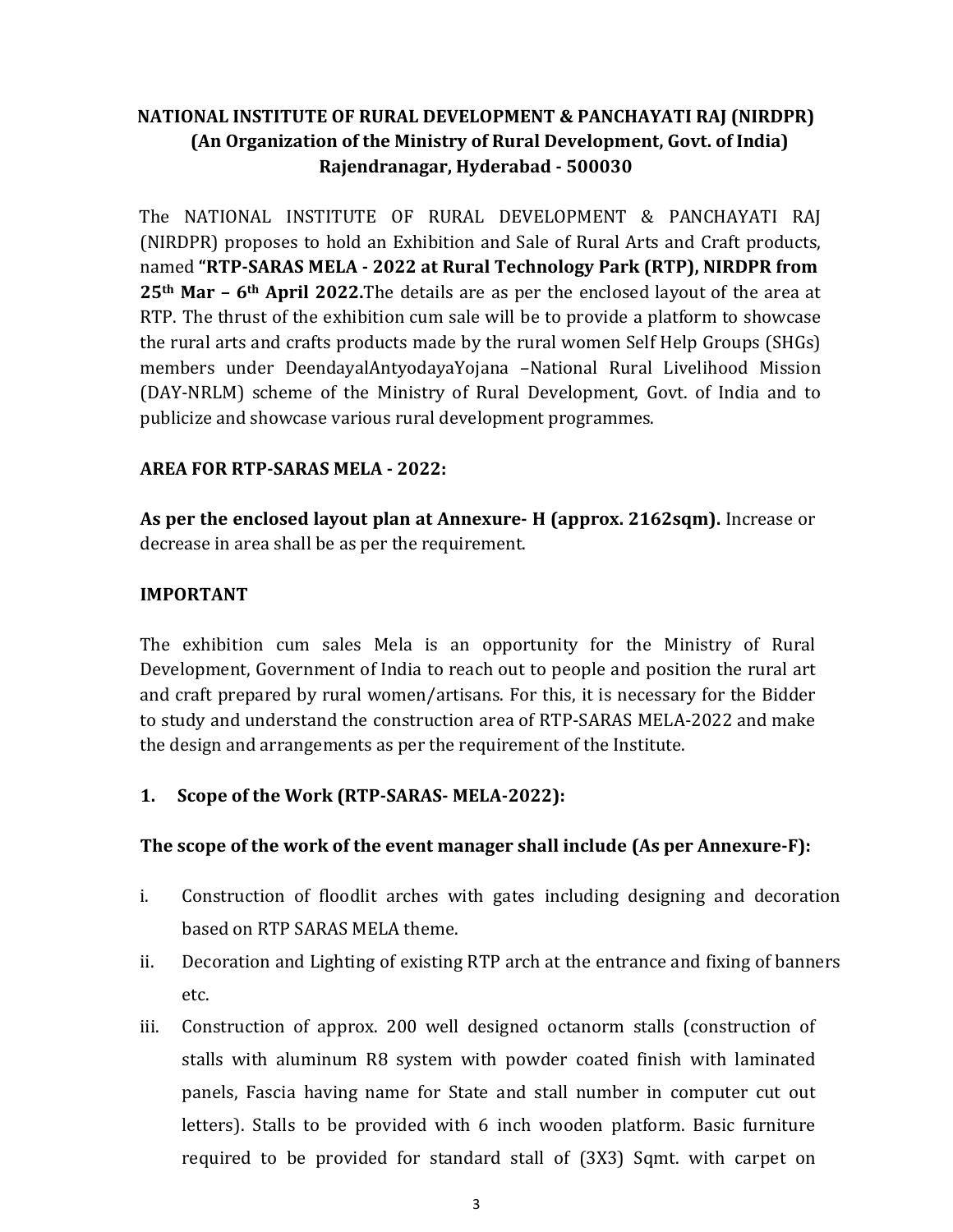platform (Some stalls may be made of different size depending on requirement of the Institute): Waterproof roofing (to be covered with GI sheets with under cloth ceiling). Front sunshade to protect from direct sun light.

- iv. Providing of Canopy in front of existing room at the entrance of RTP.
- v. Providing of super structure on existing RTP Stage (Pipe–Pandal with back drop curtains of blue/black in colour) over the stage to organize the cultural programmes and other functions including water proof roof for Stage. As per directions of Officer–In-Charge.
- vi. Side walling with cloths of 7 feet high.Barricading at Bund-II, parking area, pathway adjoining to the wall of Sanitation Park, way to training hall, over the retaining wall at RBC And as per directions of Officer–In- Charge.
- vii. To Provide pipe pandals of size 80'x60'- two in front of the stage, one at reception/ entrance/control room and another at catering place and as per directions of the Officer–In-Charge.
- viii. Construction of two Green Rooms/Changing Rooms, for Song & Drama Division with big mirror on both sides of the stage. (100sft each).
- ix. Stalls & Passage Carpeting- (Synthetic Carpet) for whole MELA area (excluding Stalls).
- x. To provide good sound system (with DJ and audio mixer.) arrangements with sound mixers compatible to add DVD players and other audio devices, feedback speakers, wire-less (5 nos.) and wired microphones (5 nos.) at the stage, catering area and food court area on all the days along with mikes. High quality sound boxes at 5 place [\(@2 boxes](mailto:@2) per place) at different places in the [Mela premises.](mailto:@2)
- xi. Signage (signage for upper side of stalls, hoardings, banners, directory entry, pole bunting, standees, backdrops etc. made in Flex mounted on frame work).
- xii. To provide Metal Detector and temperature testing at the two each at 2 entrances of the Mela.
- xiii. Total electrification of the area (should run on sound proof generators) with full illumination from17.00 hours to 23.30 hours (05.00PM to11.30PM) at Exhibition area, Food court area, Parking area, along the road sides from the entrance of the RTP, Extra lights at entrances and in front of the RTP, as per the direction of Officer–In- Charge.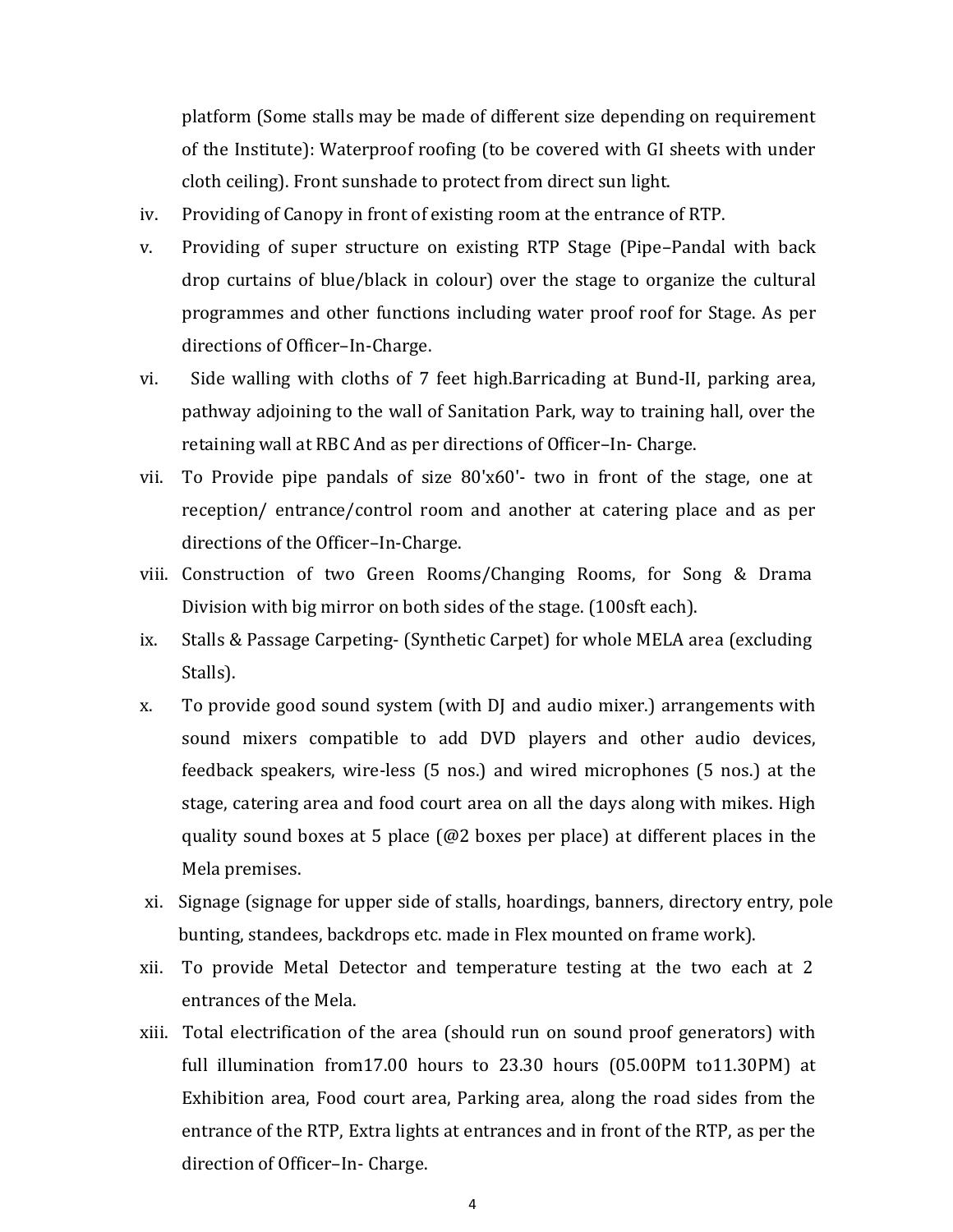- xiv. To provide designer series lighting at different Places like Buildings, Arches, Boarders, pathways, and other areas directions of the officer in charge. Rocky places and plants along the hedges. Rocks. Illumination with lights at different places with lights each as per directions of the officer in charge.
- xv. Sanitisation of entire MELA Pavilion as per the Covid 19 guidelines.
- xvi. To provide mobile toilets at different places in the Mela premises including attendants for house keeping the toilets. Providing wash basins with water facility should be provided at food court area and catering area. Providing of drinking water facility for the visitors at different places along with dispenser and paper glasses. The empty bottles should be replaced immediately.
- xvii. To provide Sanitizerfor 200 Stalls and Staffs deputed for duty (One bottle for each stall) (200 bottles of 500 ml) with refilling facility during entire event. Sanitizer smart Dispenser Machine with refilling facility during entire events 1 for office/control room, 2 for Gates, 1 for health desk and also at different places of the Mela area. Spray of disinfectants or Sanitization of 200 Stalls and Registration office/Help Desk every day (2 times).

xviii. Selfie point with design and decoration (10x 10 ft approx.).

## **2. Proposed Stalls Plan:**

| S. No | <b>Particulars</b>                                                     | <b>No. of Stall</b> |
|-------|------------------------------------------------------------------------|---------------------|
|       | RTP SARAS MELA -2022 at RTP, NIRDPR,                                   | 200                 |
|       | Rajendranagar, Hyderabad (25 <sup>th</sup> Mar - 6 <sup>th</sup> April |                     |
|       | $ 2022\rangle$                                                         |                     |

**The agencies are advised to inspect the venue before submitting a layout plan.**

**3. Pre-Bid Meeting: A pre-bid meeting will be held on 18.02.2022at 04:00 P.M. at RTP, NIRDPR, Rajendranagar, Hyderabad.** The representatives of the interested firms may attend the pre-bid meeting at their own cost and **only one person is allowed to attend the meeting from one agency**. The purpose of the meeting is to provide bidders with information regarding Tender Document/Scope of work. NIRDPR will provide each bidder with an opportunity to seek clarifications regarding any aspect of the tender document and event. **In case of any query on the Event Management Tender, the interested bidder may attend the Pre BID meeting.**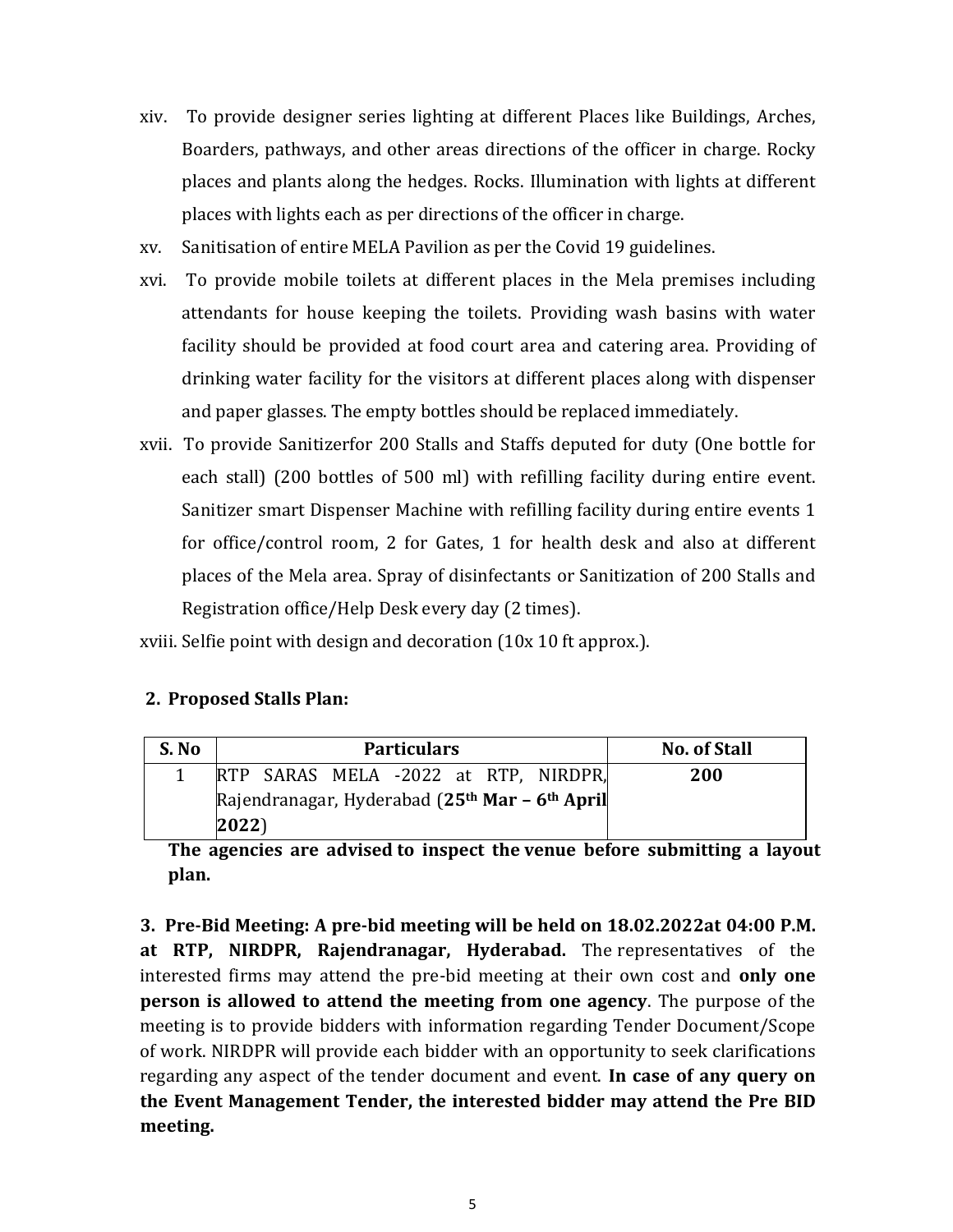**4. Eligibility Criteria (To form part of the Technical Bid):**

**The following are the essential requirements for the technical bid. If the bidder does not meet the following eligibility criteria, their bid will not be considered for technical evaluation.**

- **1.** The agency/firm should be registered under Companies Act/Indian Partnership /Proprietorship Act. The copy of certificate of incorporation with registration number should be enclosed.
- **2.** The agency/bidder should have completed a minimum of **03 (Three) Events/Conferences/Similar nature of events\*for Government of India/PSUs/Autonomous/Statutory Bodies/State Governments** during last five financial years i.e. between 2016-17 to 2020-21. Details of events organized along with documentary proof to be enclosed as per **Annexure - C**. **(\*Similar nature of events would mean managing Melas, conferences, large scale events that include provision of hangars/stalls with minimum area of 2200SqMeter.)**
- **3.** The firm/agency should have a **minimum average annual turnover of Rs.50 Lakhs during last five financial years (FY 2016-2017 to 2020- 2021).** Copies of the audited Balance Sheet, Income &Expenditure Accounts/ Profit & Loss and Receipts and Payments accounts of the same periodor the Certification from Chartered Accountant (**Annexure – D**) should be enclosed. Income Tax Returns of the same period to be attached in support of this qualification.
- **4.** The agency/firm must provide furnish copies of certificates of Incorporation, GSTN and PAN.
- **5.** The firm should have at least one office in Hyderabad. Documentary proof must be enclosed (Registration Certificate/ Rent agreement/ Lease agreement).
- **6.** The bidder should not be under liquidation, Court Receivership or Similar Proceedings and should not be Bankrupt. Bidder has to furnish undertaking to this effect with the bid document.
- **7.** The bidders should erect a demo stall at their cost which should be ready on or before 23.02.2022 5.P.M. at RTP, NIRDPR, Hyderabad. One empowered committee will check the demo stall and marks will be given based on the design, quality and appearance **(As per point No. 4 of Annexure - F)** of the stall. The modifications if any should be added or removed at the bidders'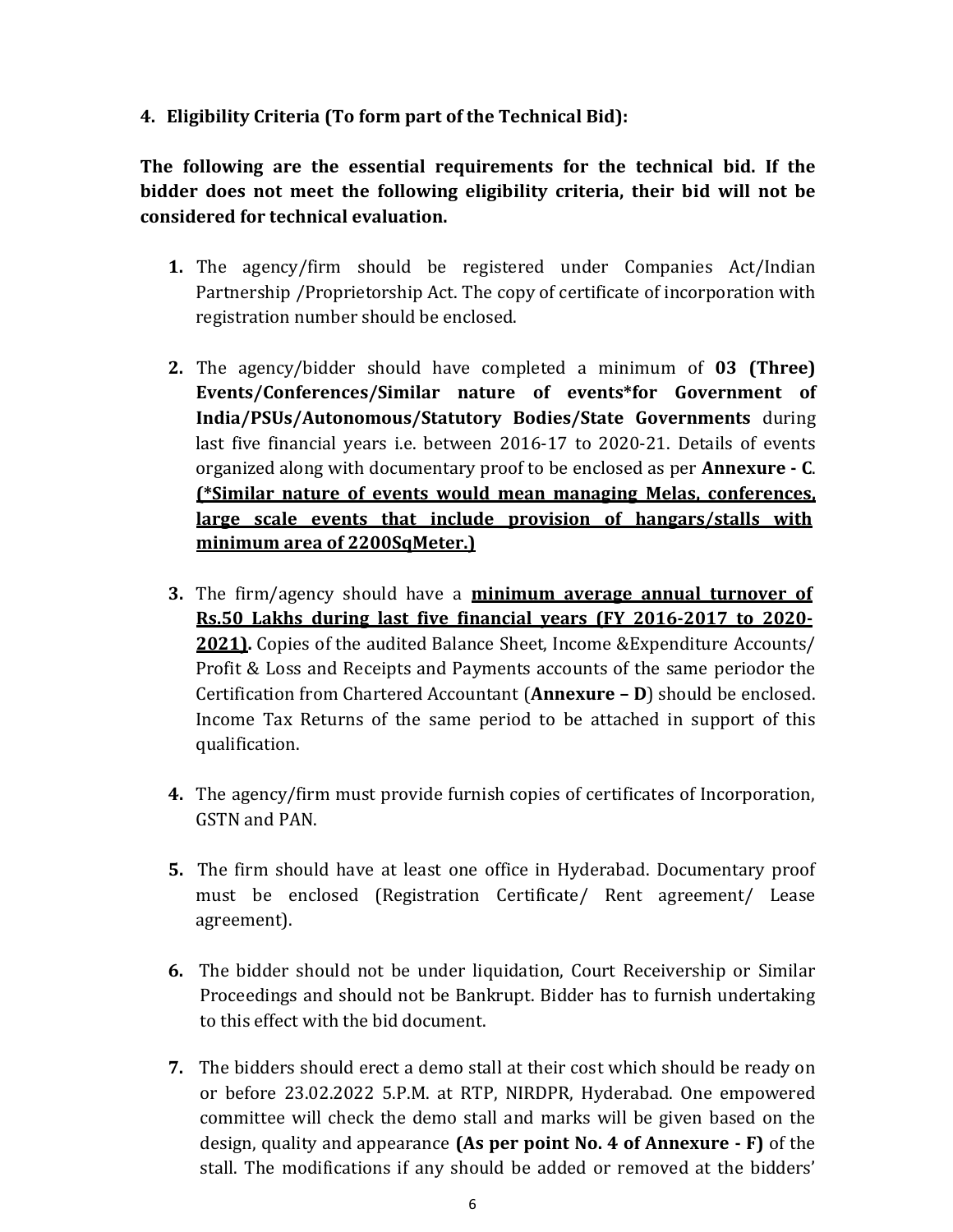cost. The successful bidder should erect all the stalls as per the demo stallapproved and the unsuccessful bidders should remove the demo stall on intimation immediately without any further delay else NIRDPR will not be responsible for any damage after wards the materials in the demo stall.

## **5. Bid Submission:**

The bid shall be submitted online at CPPPortal i.e., https://eprocure.gov.in/eprocure/app. All the pages of bid should be legible and signed by the bidder. The complete tender (Technical and Financial Bids) is to be submitted online containing the following documents:

## **5.1 Technical Bid:**

# **[Scanned copy of Annexure and address proof of firm having at least one office in Hyderabad must be uploaded with the bid]**

- 5.1.1 Tender Acceptance Letter as per **Annexure–A.**
- 5.1.2 Information/documents furnishing details of the agency to be submitted as per Proforma at **Annexure - B**. These should include self-attested copies of Registration Certificate, /GSTN, PAN/TIN No., Experience certificates of carrying out similar nature of work, Income Tax Returns, Balance Sheet/Audited Statements of Accounts.
- 5.1.3 Bidders are required to submit designs for brochure. **Scanned copies of brochure to be enclosed with Technical Bid.**

### **5.2 Financial Bid:**

- 5.2.1 The duly filled financial bid as per Performa given in the tender document at **Annexure–F** will have to be submitted electronically/online. Conditional price bid shall be summarily rejected. If the financial bid file is found to be modified by the bidder, the bid will be rejected.
- 5.2.2 The bidders are required to submit a Financial Bid undertaking as per format at **Annexure-E.**

# 5.2.3 **EMD of Rs. 1,20,000/- shall be given by way of Demand Draft payable at Hyderabad favoring NIRDPR along with Financial Bid. The financial bid shall not be evaluated without EMD.**

**Note:** The Financial Bids of only those agencies who have qualified in the Technical bid Evaluation shall be opened.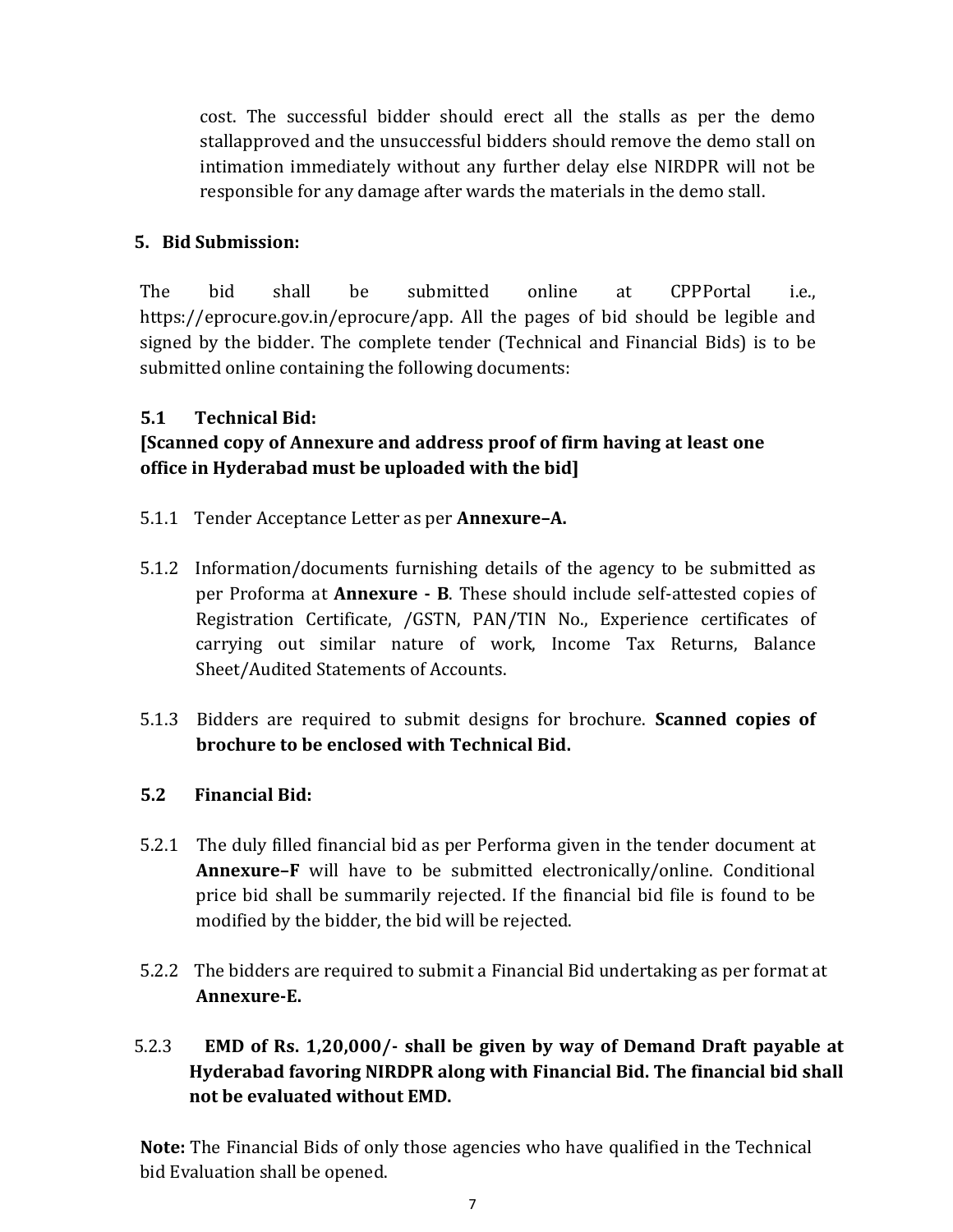#### **6. Performance Guarantee:**

A security deposit of an amount equivalent to 3% of the total value of the contract amount, in the form of Bank Guarantee (as per **Annexure–G**) valid for a period more than two months beyond the expiry of contract period, from a Nationalized Bank, should be deposited by the successful bidder with NIRDPR's account towards Performance Guarantee, which shall be refunded within two months of date of expiry/completion of the contract without any interest payable thereon. In the event of the agency failing to comply with any provision of the contract, Performance Guarantee shall stand forfeited.

### **Note: The work order will be issued after depositing Performance Guarantee.**

### **7. Mode of Selection**

**Two bid system:** Those who qualify in the technical bid only are eligible to be evaluated for the financial bid and the **L1 agency/bidder** will be awarded the Contract as per the terms and conditions mentioned in the tender document. In the event of more than one L1 bidder emerging in the financial bid, the bidder who has scored higher marks in the technical evaluation shall be considered for award of contract.

### **8. Technical Evaluation (100 marks):**

- $\triangleright$  The technical proposals of the Bidders who fulfill the eligibility criteria will be evaluated as per the parameter indicated at **Annexure - 1**. The agencies scoring 60 marks and above will be declared as technically qualified.
- $\triangleright$  The financial bid of only those agencies will be considered, who have qualified technically.
- $\triangleright$  The decision of NIRDPRwith regard to selection will be final and no communication in this regard will be entertained. It may be noted that NIRDPR reserves the right to reject any or all the bids without assigning any reason whatsoever.
- $\triangleright$  The bidders may visit the site proposed and understand the scope of work properly before quoting the rates. Submission of tender by the agency will imply that it has read all the documents and has made itself fully aware about the work. The agency should not be in dispute (like forfeited) earlierwith NIRDPR, either directly or indirectly through any other agency.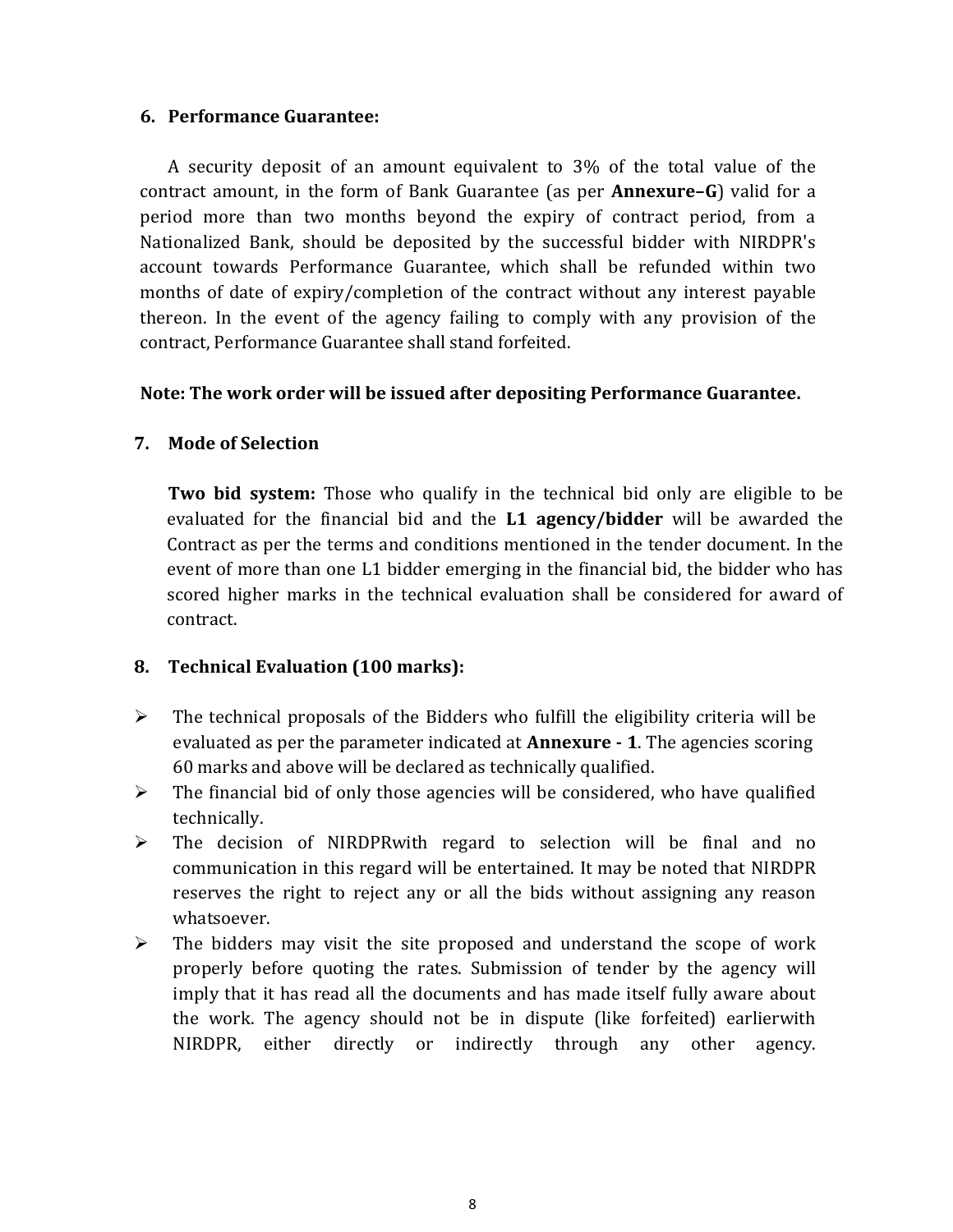#### **9. AWARD AND COMPLETION OF JOB**

The work shall be carried out on the basis of specific items of works and quantities mentioned in the work orders issued by NIRDPRto the agency selected. The billings and payments shall only be as per the actual works carried out as per the work orders issued. Time is of essence in this event and the selected agency is required to ensure adherence to the stipulated time lines.The agency selected for the execution of the job is required to complete the arrangements and trail run by **22ndMarch 2022** to enableNIRDPR to fine-tune the arrangements. However, the Officer- in - charge will have the right to make necessarymodifications/alterations till the last moment and even after date. Failure to meet the schedule will invite penalty @ 5% of the contract value for each day of delay.

### **10. TERMS OF PAYMENT for RTP SARAS MELA 2022.**

- **Advance payment of 20%** of the total contract value after award of the work and acceptance of Terms and Conditions by the agency.
- **Bank Guarantee:** Bidder is required to submit a bank guarantee for an equivalent amount paid as advance.
- $\geq 30\%$  of the total contract value after completion of erection and trial run.
- $\triangleright$  The balance 50% will be released within one month duly following the statuary norms after completion of the RTP SARAS 2022 MELA, on submission of the tax invoice and necessary supporting documents, etc.
- **The payment will be made to the agency on actual quantity/service carried out against the work-order and as verified by the verification team/Committee of NIRDPR. In case of the area of construction of stalls/stage/carpet/staff member/branding etc. increases or decreases the payment would be made proportionately (actual basis).The event management agency will have to take written approval with justification from the officer in-charge.**

### **11. GENERAL TERMS AND CONDITIONS GOVERNING THE CONTRACT**

#### **(a) DEFINITION OF TERMS**

- 11.1 Party shall mean the bidder whose bid will be accepted by the NIRDPR for the award of the work specified and shall include such successful bidder's legal Representatives, successors and premised assigns.
- 11.2 Within the RTP SARAS MELA 2022, the Party's personnel shall not carry out any private work not connected with NIRDPR.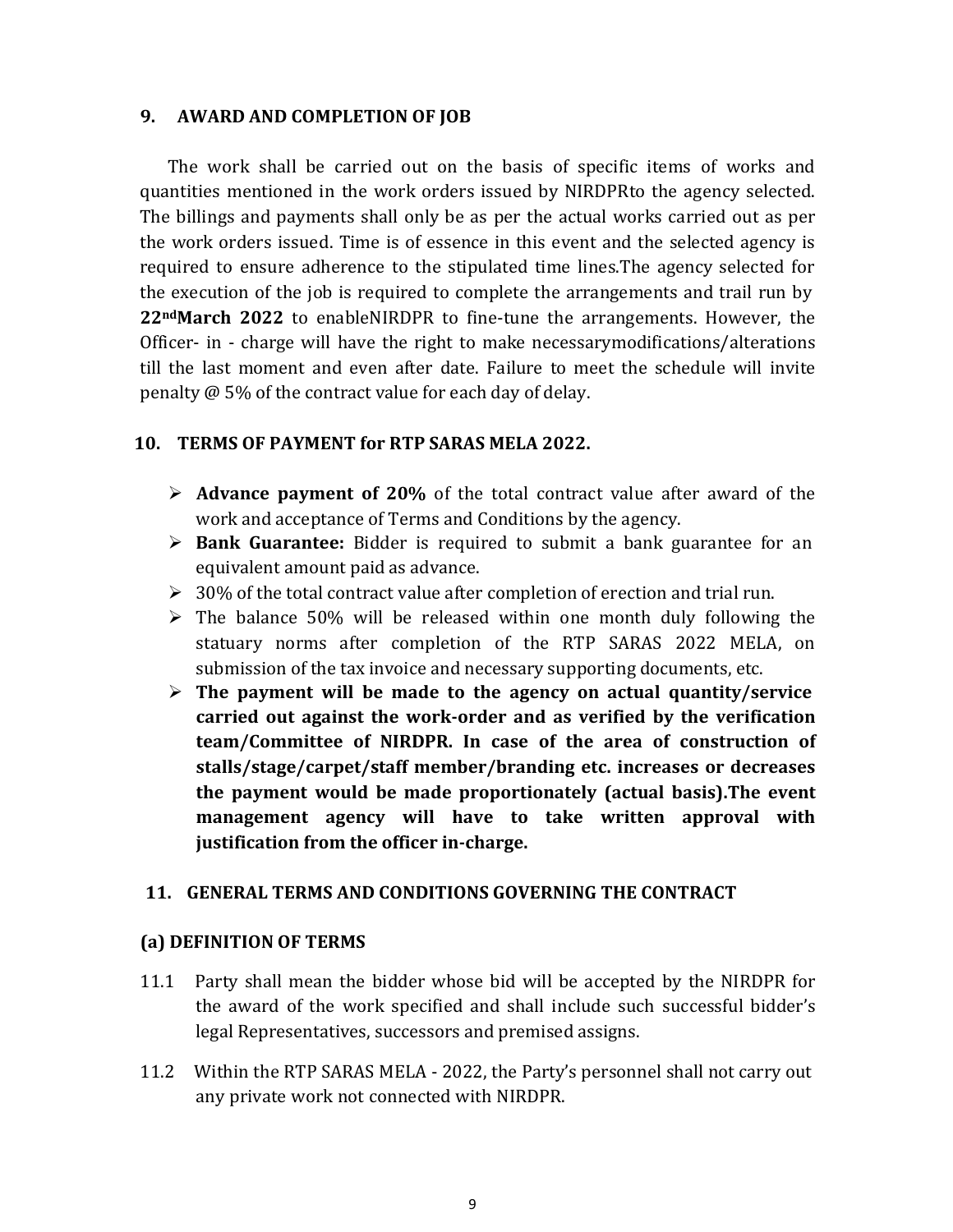- 11.3 Party shall be directly responsible for any/all disputes arising between him and his personnel/workers and shall keep NIRDPR indemnified against all losses, damages and claims arising thereof.
- 11.4 Party shall be solely responsible for payment of wages/salaries and allowances to his personnel that are applicable under the law in force including any new Act or Order of the Government that may become applicable. NIRDPR shall have no liability whatsoever in this regard.
- 11.5 Party shall be fully responsible for theft, burglary, fire, any mischievous deeds by his staff.
- 11.6 All consumable items and materials used by the Party shall be of standard make and approval of officer-in-charge of NIRDPR shall be taken for the same by the Party.
- 11.7 The Event Manager should monitor the upkeep of the works carried out by them NIRDPR will not be responsible for any damages/losses.
- 11.8 The Event Manager shall be fully responsible for any casualty in case of fire due to any fault in electrical works provided by the party.

## **(b) OTHER TERMS AND CONDITIONS**

- 1. Successful bidder shall complete the entire workon or before **7.00 PM on 22nd March 2022, including the trial run**.Therefore, the bidder shall stipulate clearly the dates for completion of work.
- 2. In case of any delay, liquidated damages at the rate of 5% of the contract value would be levied for each day of delay.
- 3. The Event Manager will make his own arrangement for watch and ward till the completion of the work.
- 4. Insurance of goods during the execution of the contract will be the responsibility of the event manager and NIRDPR will have no responsibility in case of fire, theft or burglary of goods etc.
- 5. The Event Manager has to comply all the directions given by the Officer-in-Charge, NIRDPR during the Mela.
- 6. The Event Manager shall clear site and leave it in the most befitting condition after the completion of Melawithin 3 daysfrom **the last day of the event**.
- 7. In case of cancellation of event due to Covid-19, the NIRDPR will have no responsibility for any physical as well as financial loss. The Event Management Agency will bear the financial loss, if any. However, if the contract has been awarded and work has been started and if the tender has to be cancelled due to any unforeseen occurrence, the payment will be made proportionately/as per the actual,  $verified by$  the Committee.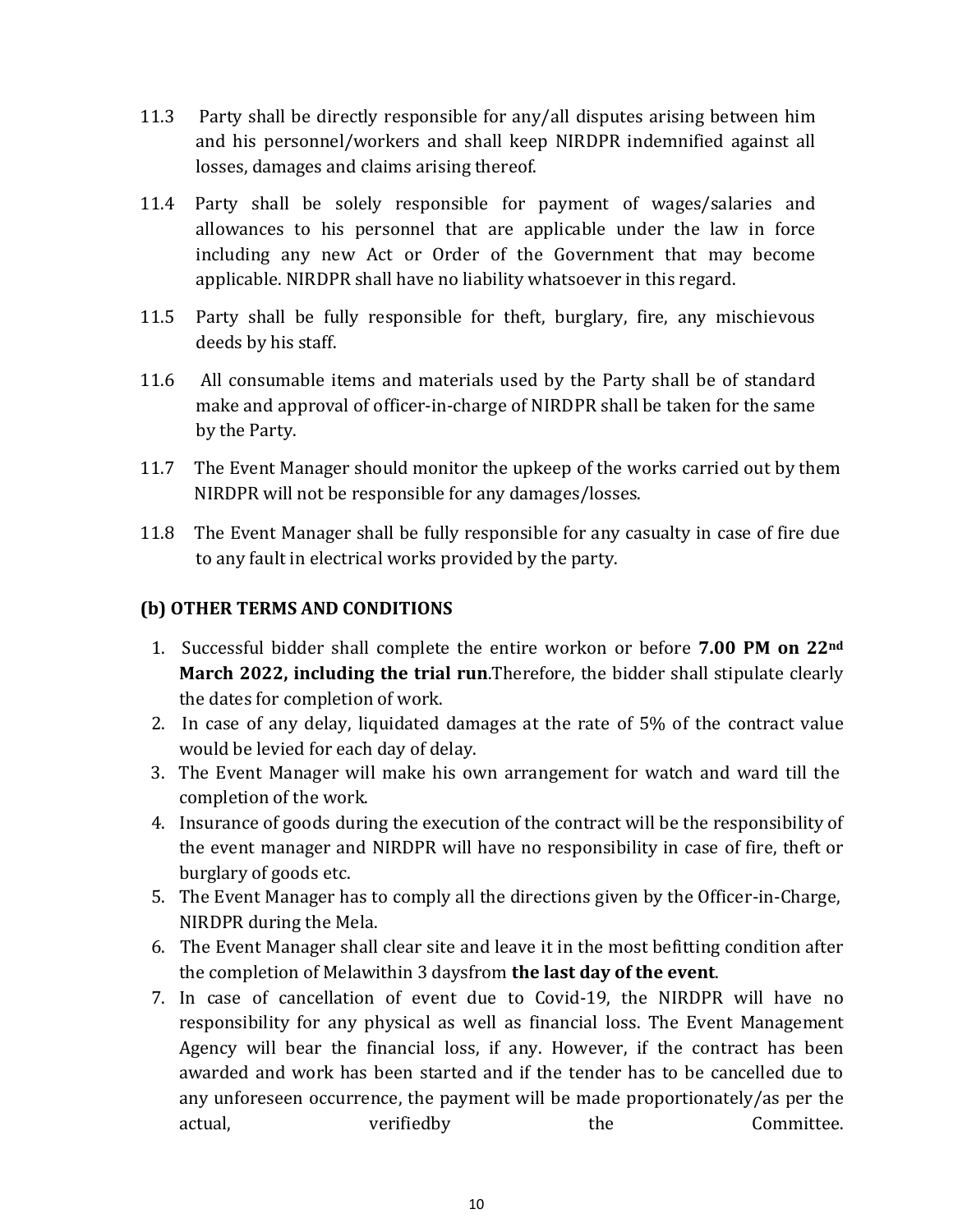## **12. TERMINATION OF CONTRACT**

- 12.1 If at any point time the party makes any default in proceeding with the work or fails to exercise due diligence and continues to do so even after the same has been brought to its notice in writing or commits any default in completing any of the terms and conditions, even after the notice in writing is given to him on that behalf by the Officer-in-charge, NIRDPR may without prejudice to any other right to remedy accruing to the party or accruing thereafter to the NIRDPR may by written notice terminate the contract as a whole or part of the contract. The party shall be liable to pay damages towards the breach of contract including but not limited to the extra costs, expenses, considerations, etc. incurred by NIRDPR on account of termination of the contract with the party.
- 12.2 All instructions, notices and communications, etc., under the contract given in writing and if sent to the last known place of the business of the party shall be deemed to have been served on the date if in ordinary course of post these would have been delivered to the Party.
- 12.3 NIRDPR reserves the right to terminate the contract at any time or stage during the period of contract without assigning any reason and without any financial consideration/implication.

## **13. ARBITRATION**

- $\triangleright$  In case of dispute (if any) all matters shall be referred to the Director General, NIRDPR for appointing sole arbitrator under the Indian Arbitration & Conciliation Act 1996, as applicable to the parties and the decision given by the arbitrator shall be binding on both the parties. Both the parties shall bear the cost of arbitration in equal proportion. Both the parties (i.e.NIRDPR and the agency) shall make all effort to resolve any dispute by way of reconciliation.There will be no objection that the Arbitrator is a person who has dealt with the matter to which the contract relates and /or in the course of his duties he has expressed any views on any matters in dispute or differences. The award of the arbitrator shall be final and binding on the parties.
- $\triangleright$  Not withstanding any dispute between the parties, the agency shall not be entitled to withhold, delay or defer his obligation under the contract and the same shall be carried out strictly in accordance with the terms and conditions of the contract.
- $\triangleright$  The Arbitrator shall give speaking and reasoned award with respect to the matter referred to him by either of the parties.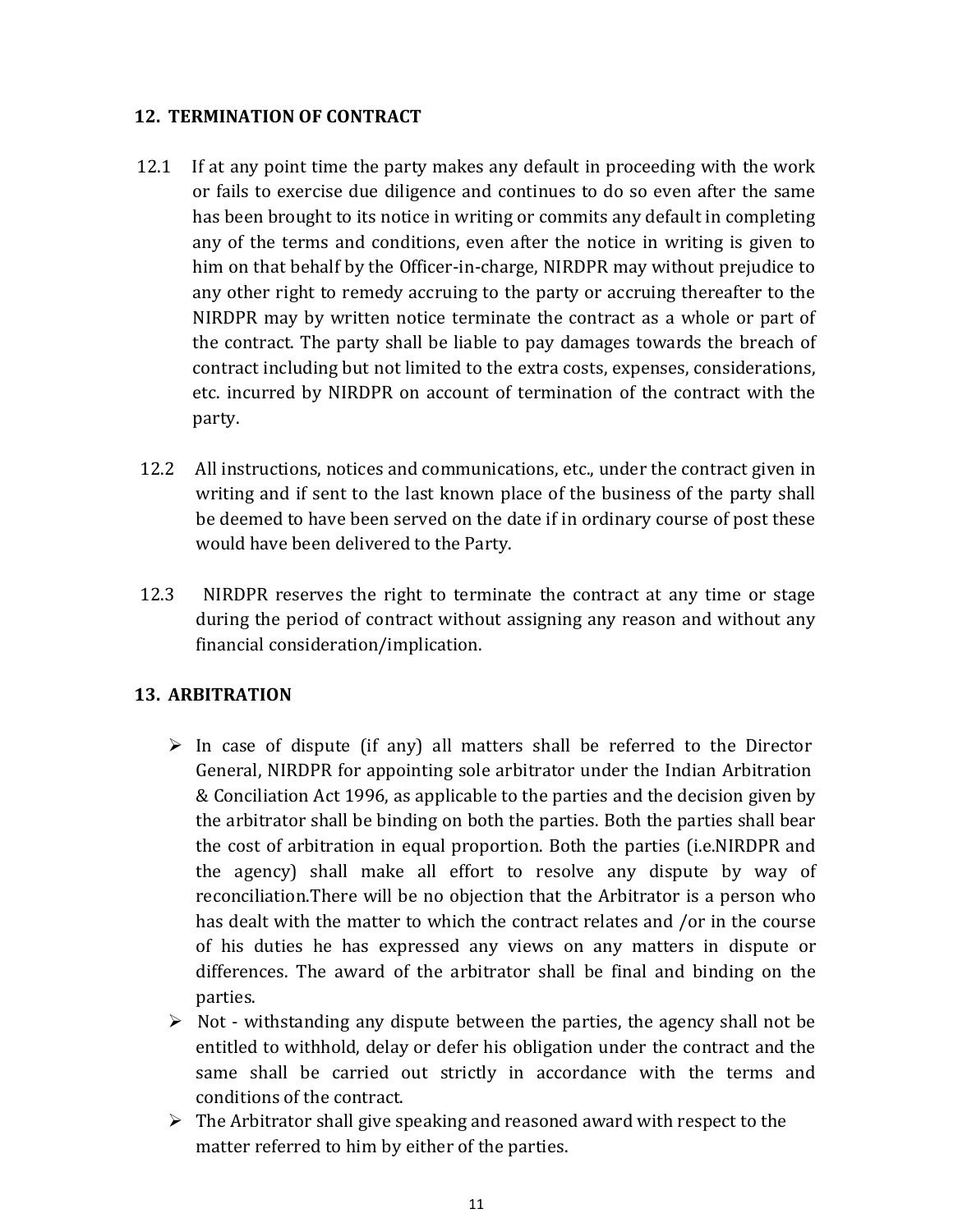#### **14. DEVIATION**

The party must comply with the tender specifications and all terms and conditions of the contract. In the event of deviation necessitated, prior permission must be obtained from the Officer-in-Charge, NIRDPR.

#### **15. TAX DEDUCTION AT SOURCE**

Taxes shall be deducted at source from the running bills as per applicable Tax rules by NIRDPR.

#### **16. RISK & COST**

If the agency does not carry out the work in full or part thereof at the stipulated time, the same may be got done by NIRDPR at the risk & cost of the agency.

#### **17. SUBLETTING**

Subletting of the contract is not permitted.

(i) The seller/service provider shall not assign the contract in whole or part without obtaining the prior written consent of NIRDPR. (ii) The seller/service provider shall not sub-contract the contract in whole or part to any entity without obtaining the prior written consent of NIRDPR. (iii) The seller/Service provider shall, notwithstanding the consent and assignment/sub-contract, remain jointly and severally liable and responsible to NIRDPR together with the assignee/sub-contractor, for and in respect of the due performance of the contract and the sellers obligation there under.

- **18.** Any point of time during the event, a minimum of **04 persons** including supervisor from the Event Management agency should be present in SARAS 2022 during the Mela.Out of these, two persons should be identified by the agency for coordination during the entire Mela. If above condition is violated a serious view will be taken against the agency by NIRDPR.
- **19.** The arrangement of stage should be ready before 12 hrs from the time of inaugural function for SARAS. Since opening ceremony is a prestigious event of Mela, which will be attended by Cabinet Minister, Senior Government Officers,agencyshould be cautious in this matter. During the event, many senior Ministers and Senior Government officers will be visiting, the agency should take a note of this seriously that the manpower mentioned in point should be round the clock available.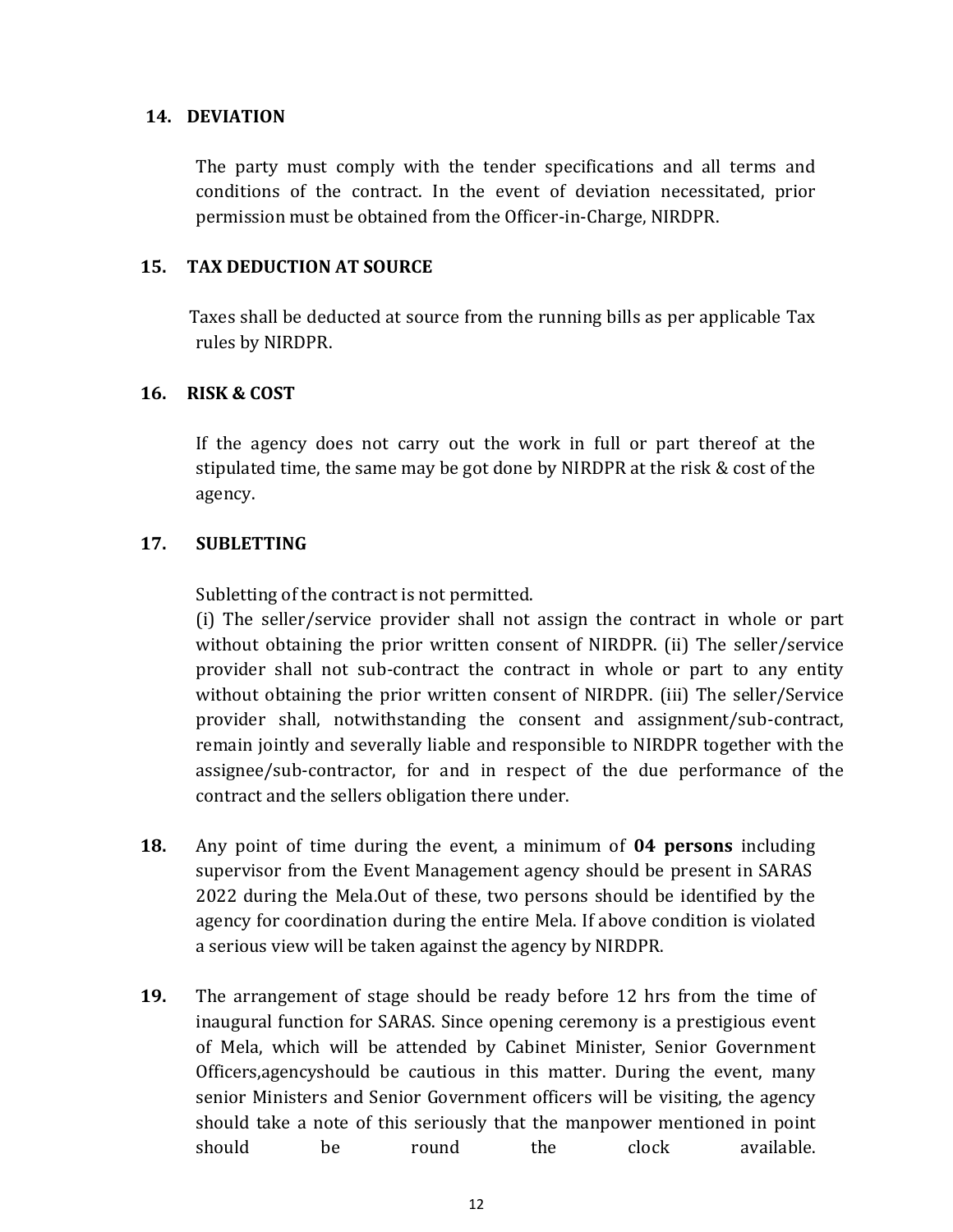## **ANNEXURE - 1**

# **Criteria for Evaluation of Technical Bids**

The evaluation of technical bids will be on the following parameters:

| $\overline{\text{SL}}$ | <b>Details</b>                                                                                                                                                                                                                                                                                                                                                                                                                                                                        | <b>Max</b>   | <b>Evidence Required</b>                                                                                                                                                                                                                                                                                    |
|------------------------|---------------------------------------------------------------------------------------------------------------------------------------------------------------------------------------------------------------------------------------------------------------------------------------------------------------------------------------------------------------------------------------------------------------------------------------------------------------------------------------|--------------|-------------------------------------------------------------------------------------------------------------------------------------------------------------------------------------------------------------------------------------------------------------------------------------------------------------|
|                        |                                                                                                                                                                                                                                                                                                                                                                                                                                                                                       | <b>Marks</b> |                                                                                                                                                                                                                                                                                                             |
| $\overline{1}$ .       | Number of similar nature* of events organized<br>For Government of India/ PSUs/Autonomous<br>Statutory Bodies/State Governments during last<br>five financial years (i.e.; FY 2016-17 to 2020-<br>21).<br>(*Similar nature of events would<br>mean<br>managing Melas, conferences, large scale<br>include<br>that<br>provision<br>events<br><sub>of</sub><br>hangars/stalls with minimum area of 2200 Sq<br>Meter.<br><b>Experience of managing at least 3 events is</b><br>required. | 50           | The<br>work<br>completion<br>certificate/proof<br>from<br>previous<br>clientsmust<br>indicate minimum <b>area</b><br>coveredi.e.,<br>2200Sql<br>Meter.                                                                                                                                                      |
|                        | 03 event                                                                                                                                                                                                                                                                                                                                                                                                                                                                              | 25           |                                                                                                                                                                                                                                                                                                             |
|                        | 04 - 05 events:                                                                                                                                                                                                                                                                                                                                                                                                                                                                       | 35           |                                                                                                                                                                                                                                                                                                             |
|                        | 06 events                                                                                                                                                                                                                                                                                                                                                                                                                                                                             | 45           |                                                                                                                                                                                                                                                                                                             |
|                        | For more than 6 events:                                                                                                                                                                                                                                                                                                                                                                                                                                                               | 50           |                                                                                                                                                                                                                                                                                                             |
|                        | <b>Total Turnover of the agency:</b>                                                                                                                                                                                                                                                                                                                                                                                                                                                  |              | Copies of the audited                                                                                                                                                                                                                                                                                       |
| 2.                     | (Average annual turnover during last five<br>financial years i.e., (FY 2016-2017 to 2020-<br>2021).<br>Minimum average annual turnover of Rs.50<br>Lakhs during the financial years (FY 2016-<br>2017 to 2020-2021).                                                                                                                                                                                                                                                                  | 15           | Balance<br>Sheet,<br>Income<br>&Expenditure Accounts/<br>Profit<br>& Loss<br>and<br>Receipts and Payments<br>accounts of last three<br>financial years or the<br>Certification from<br>Chartered Accountant<br>must be furnished<br>Further, Income Tax<br>Returns of the same<br>period must be furnished. |
|                        | Average Annual Turnover between 50 Lakhs to 1<br>Crore                                                                                                                                                                                                                                                                                                                                                                                                                                | 5            |                                                                                                                                                                                                                                                                                                             |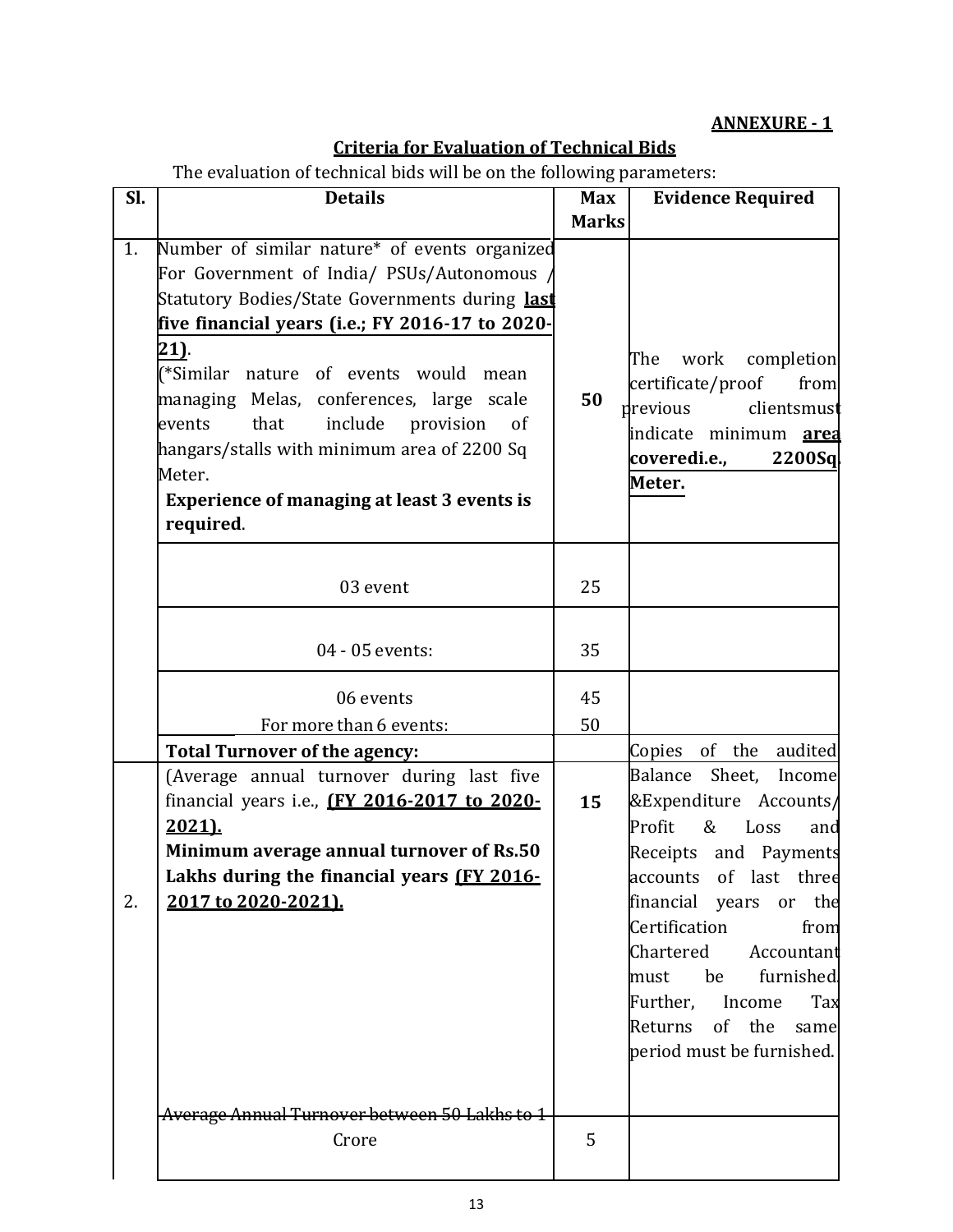|   | Average Annual Turnover above 1 Crore to 1.5<br>Crore<br>Innual Turnover more than 1.5 Crore                                                                                                                                                                                                                                                                          | 10             |                                                                                    |
|---|-----------------------------------------------------------------------------------------------------------------------------------------------------------------------------------------------------------------------------------------------------------------------------------------------------------------------------------------------------------------------|----------------|------------------------------------------------------------------------------------|
|   |                                                                                                                                                                                                                                                                                                                                                                       | 15             |                                                                                    |
| 3 | Erection of Demo stall with all specifications<br>as per the item no. 3 of Annexure - F                                                                                                                                                                                                                                                                               | 30             |                                                                                    |
| 4 | Experience ofdesigning and printing of<br>productbrochures, selfie point for events<br>managed.<br>This will be evaluated based on the designs to<br>be submitted as part of the technical proposal<br>(copies/pictures may be included the technical<br>proposal)<br>Experience of 1 event 1 mark (1 mark for<br>each additional event upto a maximum of 5<br>marks) | 5 <sup>5</sup> | <b>Work Completion</b><br>Certificates, Designs/<br>Pictures of previous<br>events |
|   | <b>Total Mark</b>                                                                                                                                                                                                                                                                                                                                                     | 100            |                                                                                    |
|   | Minimum marks required to be eligible for<br>opening of financial bid                                                                                                                                                                                                                                                                                                 | 60             |                                                                                    |

**Note:**The Core team of Technical/Professional Manpower indicated in the bids should not be changed duringthe Mela without the approval of the Officer Incharge.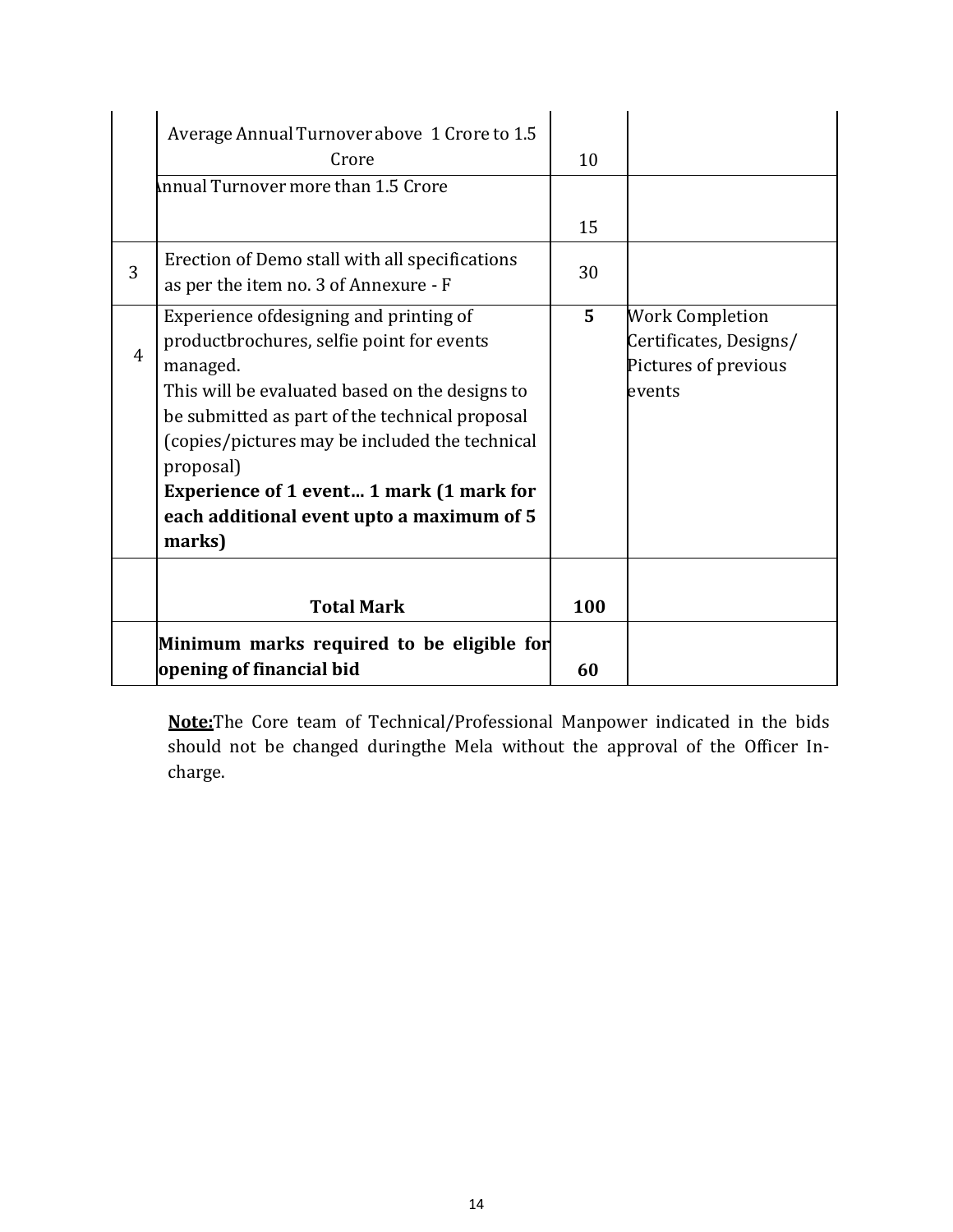# **Checklist**

| <b>SNo</b>     | <b>Contents</b>                                                      |                           |                                              |
|----------------|----------------------------------------------------------------------|---------------------------|----------------------------------------------|
|                |                                                                      | <b>Included</b><br>Yes/No | Page Nos. where<br>documents are<br>included |
| $\mathbf{1}$   | Work Experience (as per format at <b>Annexure</b> $\cdot$ <b>C</b> ) |                           |                                              |
|                | Annual Turnover details (As per format at <b>Annexure</b> -          |                           |                                              |
| 2              | D)                                                                   |                           |                                              |
| 3              | Experience of designing and printing of product                      |                           |                                              |
|                | brochures for events managed. Designs submitted as                   |                           |                                              |
|                | part of the technical proposal (copies/pictures as part              |                           |                                              |
|                | of the technical proposal)                                           |                           |                                              |
|                | Details of Core team with their qualifications and                   |                           |                                              |
| $\overline{4}$ | experiences.                                                         |                           |                                              |
|                | Documentary proof the office address of the Firm in                  |                           |                                              |
|                | Hyderabad (Registration Certificate/ Rent agreement/                 |                           |                                              |
| 5              | Lease agreement).                                                    |                           |                                              |

**Note:** Please provide the details and enclose the relevant formats, annexure and mentionpage numbers.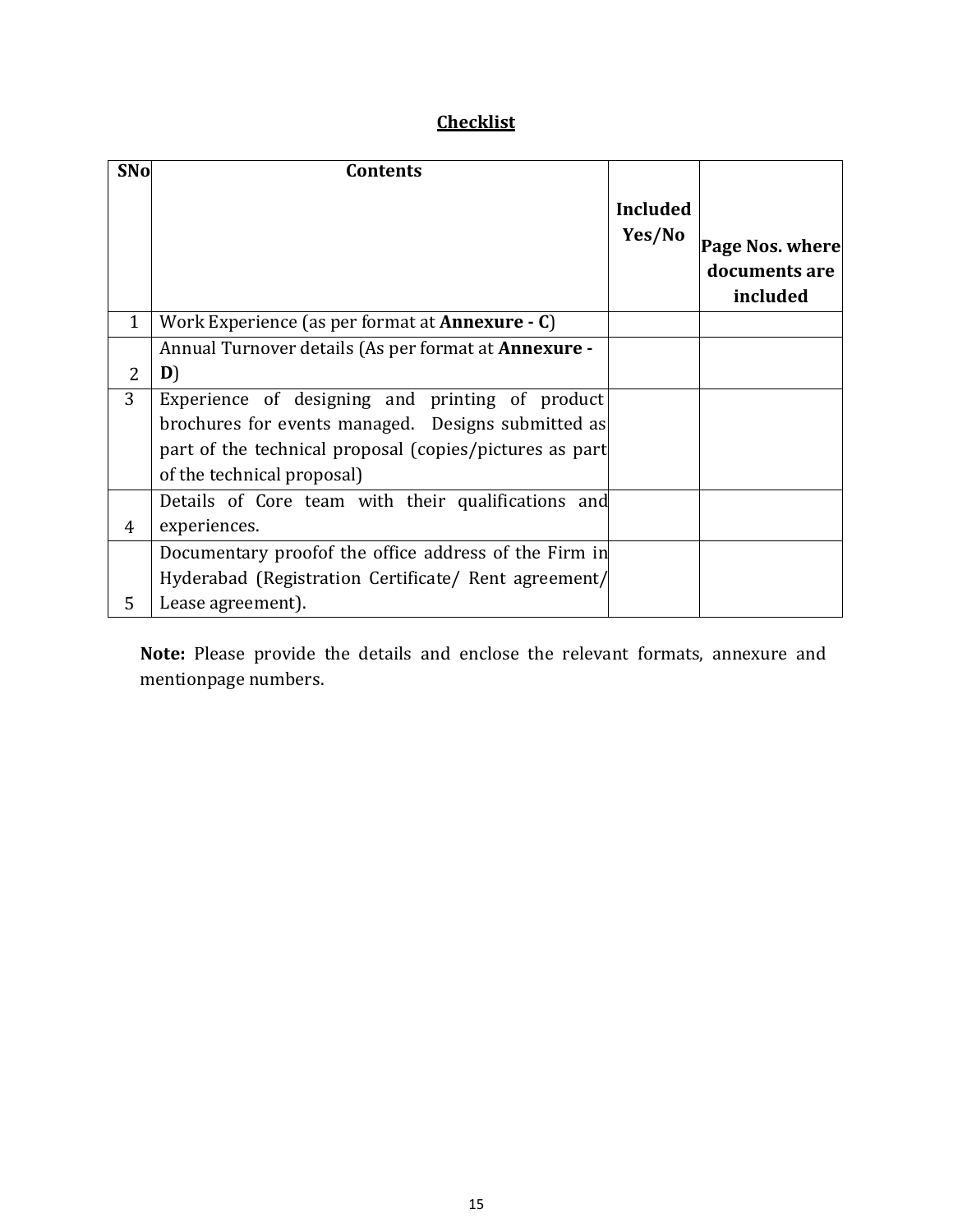#### **ANNEXURE - A**

## **TENDER ACCEPTANCE LETTER (To be given on Company Letter Head)**

To,

Date:

**Sub: Acceptance of Terms & Conditions of Tender.**

**Tender Reference No:** \_

**Name of Tender / Work: - RTP-SARAS Mela-2022** at RTP, Rajendranagar, NIRDPR, Hyderabad.

Dear Sir,

1. I/ We have downloaded / obtained the tender document(s) for the above mentioned "Tender/Work" from the web site(s) namely:

As per your advertisement, given in the above mentioned website(s).

2. I / We hereby certify that I / we have read the entire terms and conditions of the tender documents from Page No. \_\_\_\_\_ to \_\_\_\_\_ (including all documents like annexure(s), proforma(s), etc.,), which form part of the contract agreement and I / we shall abide hereby by the terms/conditions/clauses contained therein.

3. The corrigendum(s) issued from time to time by your department/ organisation too has also been taken into consideration, while submitting this acceptance letter.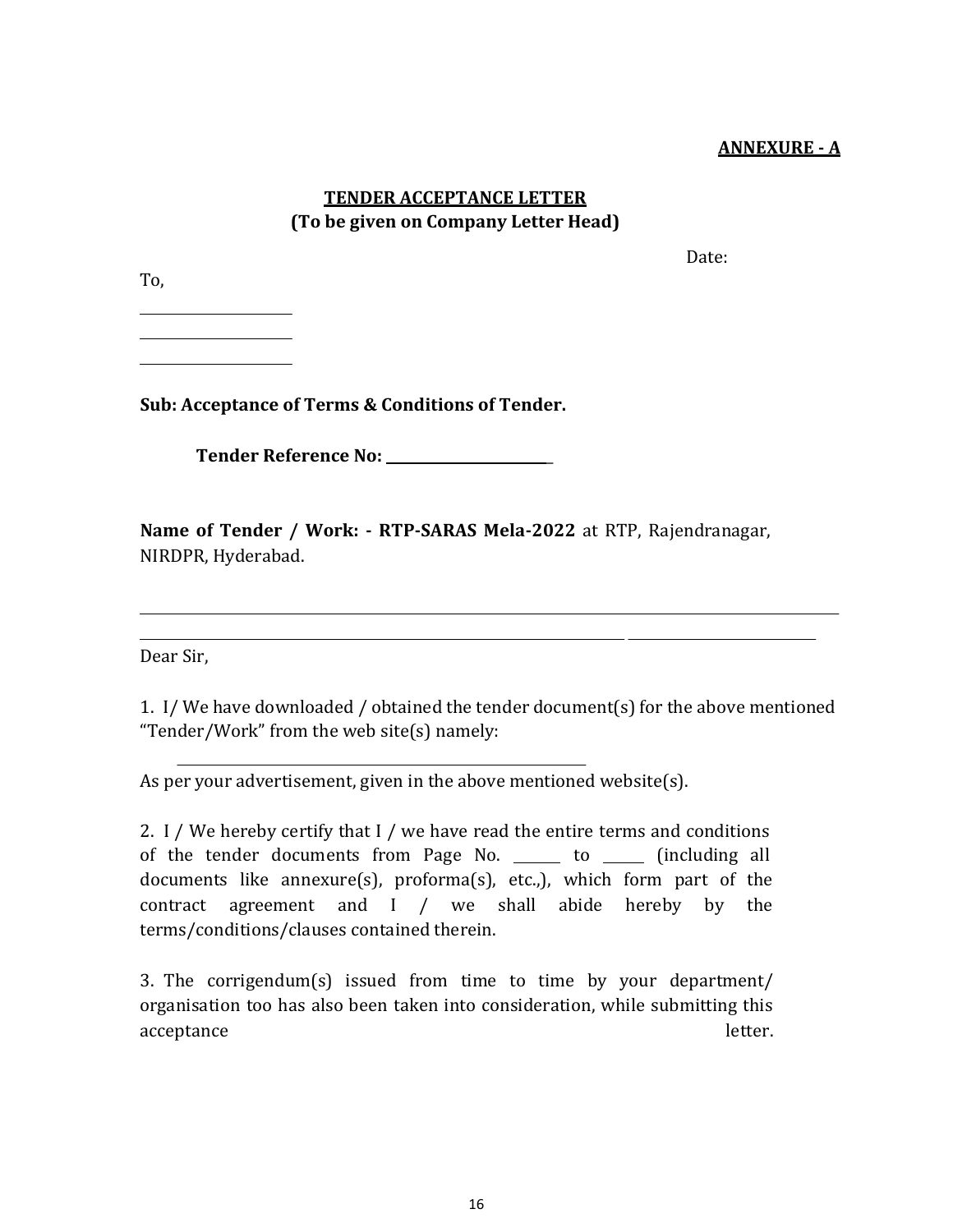4. I / We hereby unconditionally accept the tender conditions of above mentioned tender document(s)/corrigendum(s) in its totality/entirety.

5. In case any provisions of this tender are found violated, then your department/organization shall without prejudice to any other right or remedy be at liberty to reject this tender/bid including the forfeiture of the full said earnest money deposit absolutely.

6. We are not involved in any major litigation that may have an impact of affecting or compromising the delivery of services as required under this tender.

7. The bidder should not be under liquidation, Court Receivership or Similar Proceedings and should not be Bankrupt. Bidder has to furnish undertaking to this effect with the bid document.

8. We are not blacklisted by any Central Government/Central Autonomous Bodies.

Yours Faithfully,

(Signature of the Bidder, with Official Seal) (Name and Designation of the authorized signatory)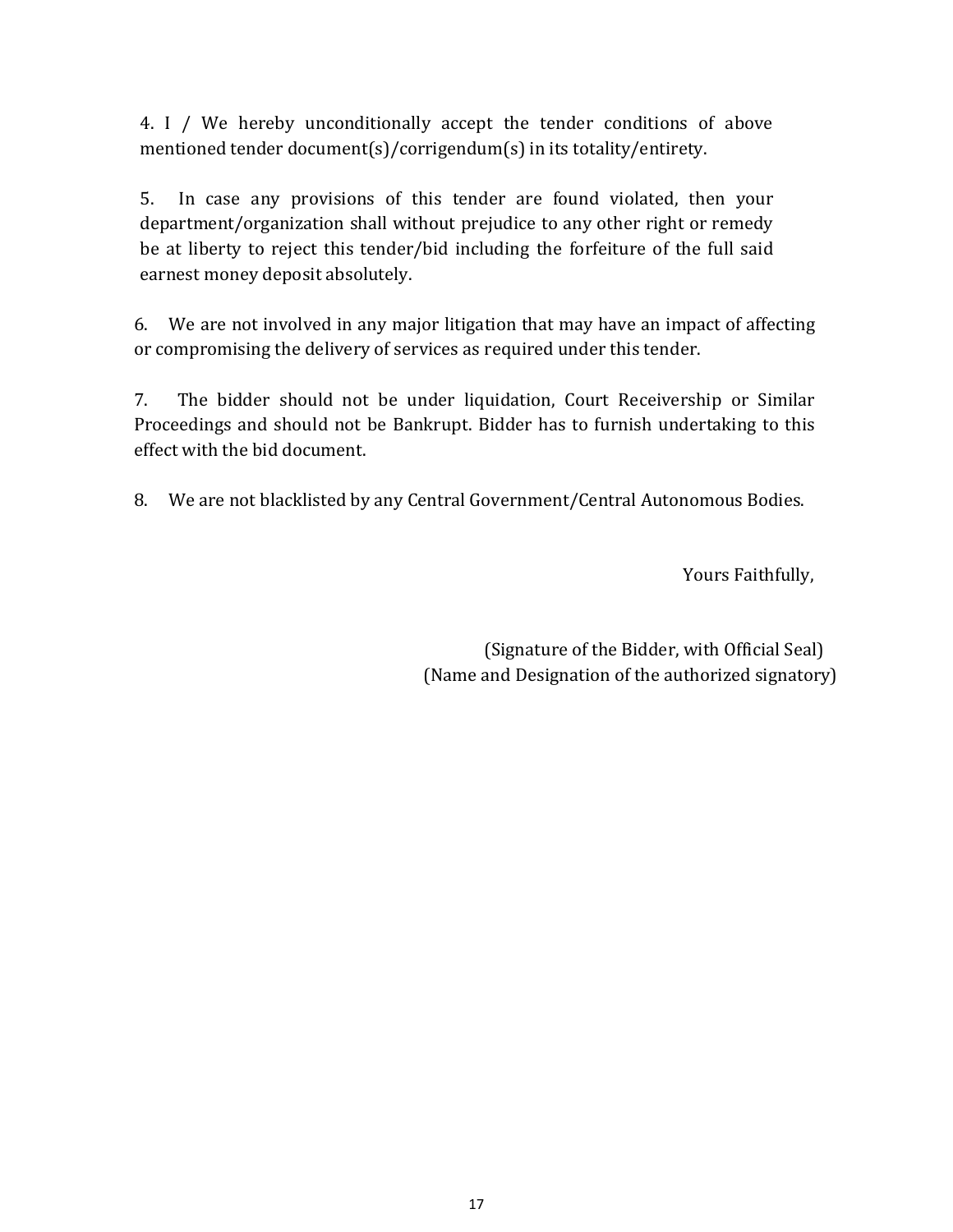# **ANNEXURE - B**

# **Details of the Firm/Agency**

| $\mathbf{1}$   | Name of the firm/agency                            |   |  |
|----------------|----------------------------------------------------|---|--|
|                |                                                    |   |  |
| $\overline{2}$ | Address                                            |   |  |
|                |                                                    |   |  |
| 3              | Telephone No(s).                                   |   |  |
|                |                                                    |   |  |
| 4              | Fax $No(s)$ .                                      |   |  |
|                |                                                    |   |  |
| 5              | <b>Email and Website</b>                           |   |  |
|                | Name, Address, Phone number and e-mail id          |   |  |
| 6              | ofthe Proprietor/Partners                          |   |  |
|                |                                                    |   |  |
| 7              | Date of Registration of the Firm/Agency and        |   |  |
| 8              | Registration No.                                   |   |  |
| 9              | GSTN (Please attach supporting documents)          |   |  |
|                |                                                    |   |  |
| 10             | PAN No. of the firm/agency                         | ÷ |  |
|                | Bank accounts number with branch name and          |   |  |
| 11.            | <b>IFCcode of the Bank</b>                         | ÷ |  |
|                |                                                    |   |  |
| 12             | RTGS/NEFT No. of the Bank                          |   |  |
|                | Copies of the Income Tax Returns of the firm for   |   |  |
|                | the last five financial years i.e., (FY 2016-2017) |   |  |
|                | to 2020-2021).                                     |   |  |
| 13             | (Please attachsupporting documents)                |   |  |
|                | Turnover details as per the Audited Statements     |   |  |
| 14             | of Accounts (FY 2016-2017 to 2020-2021).           |   |  |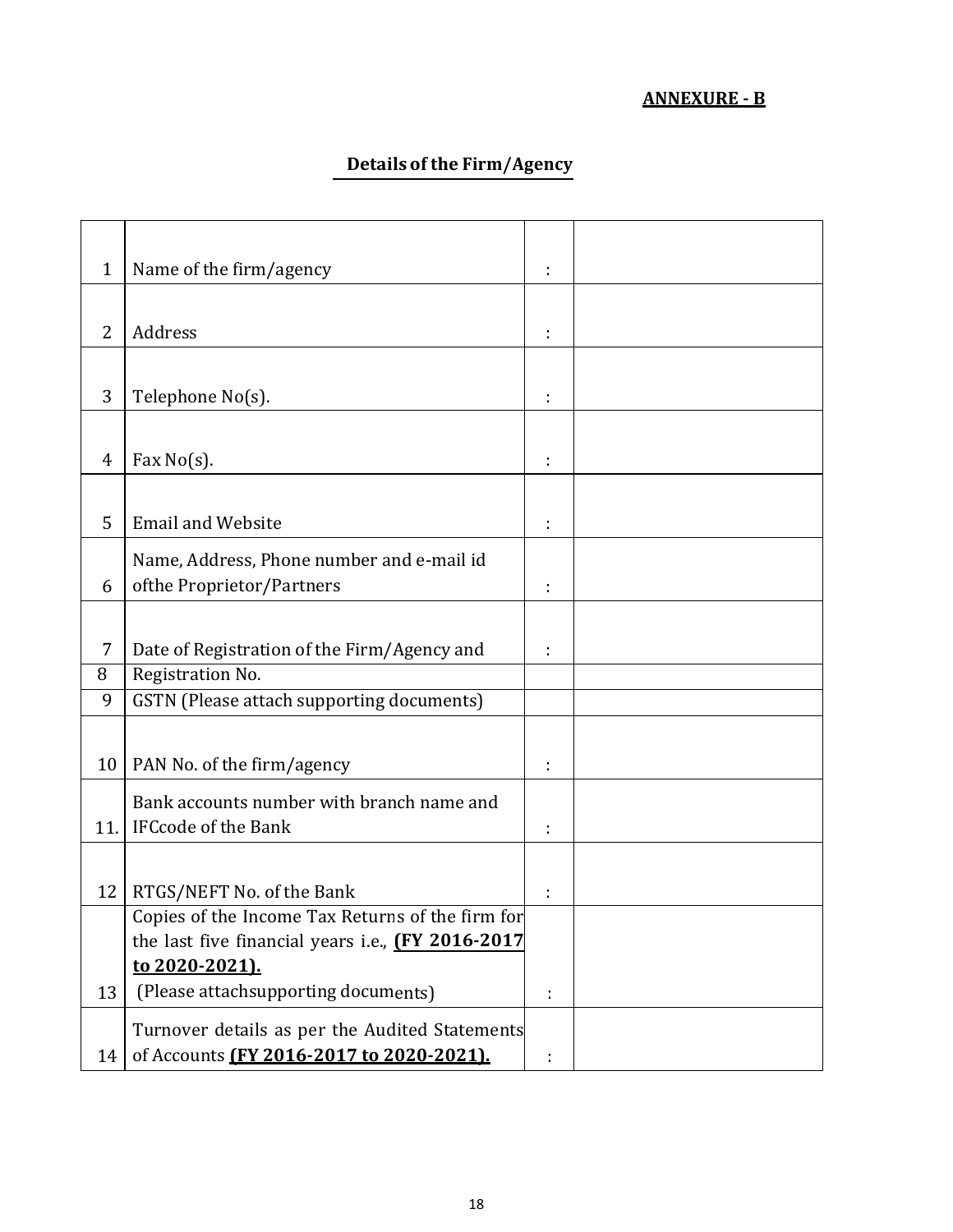## **DETAILS OF COMPLETED WORKS OF SIMILAR NATURE**

(During last five financial years ending March 31st2021)

Criteria: Number of similar nature\* of events organized for Government of India/ PSUs/Autonomous/Statutory Bodies/ State Governments during the past **05 (Five)** financial years (F.Y. 2016-17 to 2020-21).

(\*Similar nature of events would mean managing Melas, conferences, large scale events that include provision of hangars/stalls with minimum area of 2200 Sq Meter.).

| S.N | Name of | Name of              | <b>Brief</b> | Hanger/Stall with                              | <b>Date/Duration of</b>  | <b>Value of</b> |
|-----|---------|----------------------|--------------|------------------------------------------------|--------------------------|-----------------|
|     |         | the Event the Client |              | Descriptio area Covered in the                 | <b>Event During last</b> | the             |
|     |         |                      | n of the     | <b>Event Managed (Sq. five financial vears</b> |                          | contract        |
|     |         |                      | <b>Event</b> | Meter)                                         | <u>(FY</u>               | (Rs.)           |
|     |         |                      |              | Minimum area of                                | 2016-17 to 2020-         |                 |
|     |         |                      |              | 2200 Sq Meter.                                 | 21                       |                 |
|     |         |                      |              |                                                |                          |                 |
|     |         |                      |              |                                                |                          |                 |
|     |         |                      |              |                                                |                          |                 |
|     |         |                      |              |                                                |                          |                 |
|     |         |                      |              |                                                |                          |                 |
|     |         |                      |              |                                                |                          |                 |
|     |         |                      |              |                                                |                          |                 |
|     |         |                      |              |                                                |                          |                 |
|     |         |                      |              |                                                |                          |                 |

**Note:** Please attach supporting work Completion Certificates as supporting documents.

Seal and Signature of bidder (Name and Designation of the authorized signatory)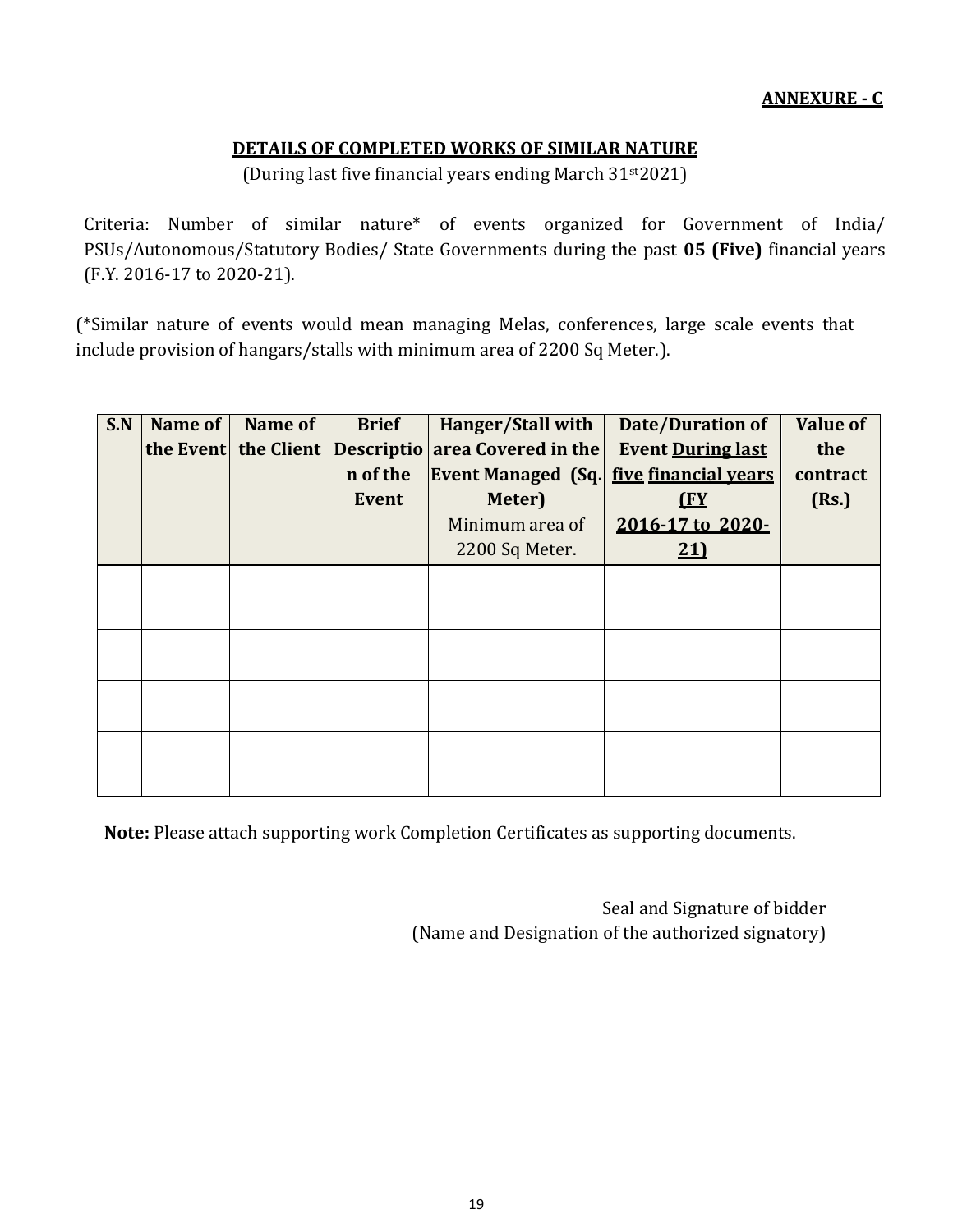## **Annual Turnover**

## **The firm/agency should have a minimum average annual turnover of Rs. 50 Lakhs during the financial years.**

| <b>Financial</b>                       | Annual turnover as per auditedstatement of |
|----------------------------------------|--------------------------------------------|
| Year                                   | accounts (in Rupees)                       |
| 2016-2017                              |                                            |
| 2017-2018                              |                                            |
| 2018-2019                              |                                            |
| 2019-2020                              |                                            |
| 2020-2021                              |                                            |
| <b>Total</b>                           |                                            |
| <b>Average of</b><br><b>Five Years</b> |                                            |

**Note:** Copies of the audited Balance Sheet, Income &Expenditure Accounts/ Profit & Loss and Receipts and Payments accounts of last three financial years or the Certification from Chartered Accountant must be furnished. Further, Income Tax Returns of the same period must be furnished.

> Seal and Signature of bidder (Name and Designation of the authorized signatory)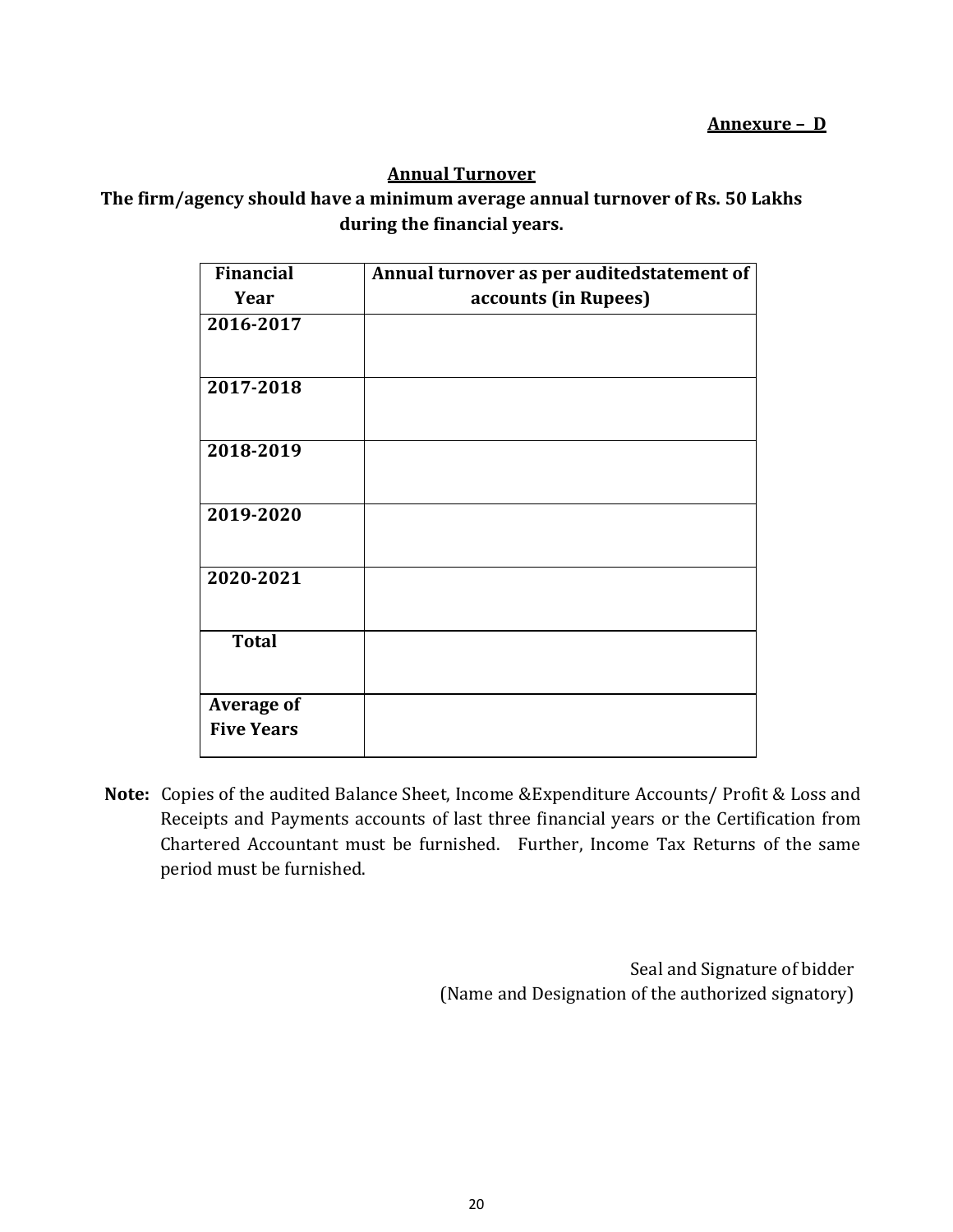#### **ANNEXURE - E**

#### **FINANCIAL BID UNDERTAKING**

From: (Full name and address of the Bidder)

To,

Dear Sir/Madam,

- 1. I submit the Price Bid for **"RTP SARAS MELA-2022"**to be held from 25th Mar– 6th Apr 2022at RTP, NIRDPR, Rajendranagar, Hyderabad,as envisaged in the Bid document.
- 2. I have thoroughly examined and understood all the terms and conditions as contained in the Bid document, and agree to abide by them.
- 3. I offer to work at the rates as indicated in the price bid.

(Signature of the Bidder, with Official Seal) (Name and Designation of the authorized signatory)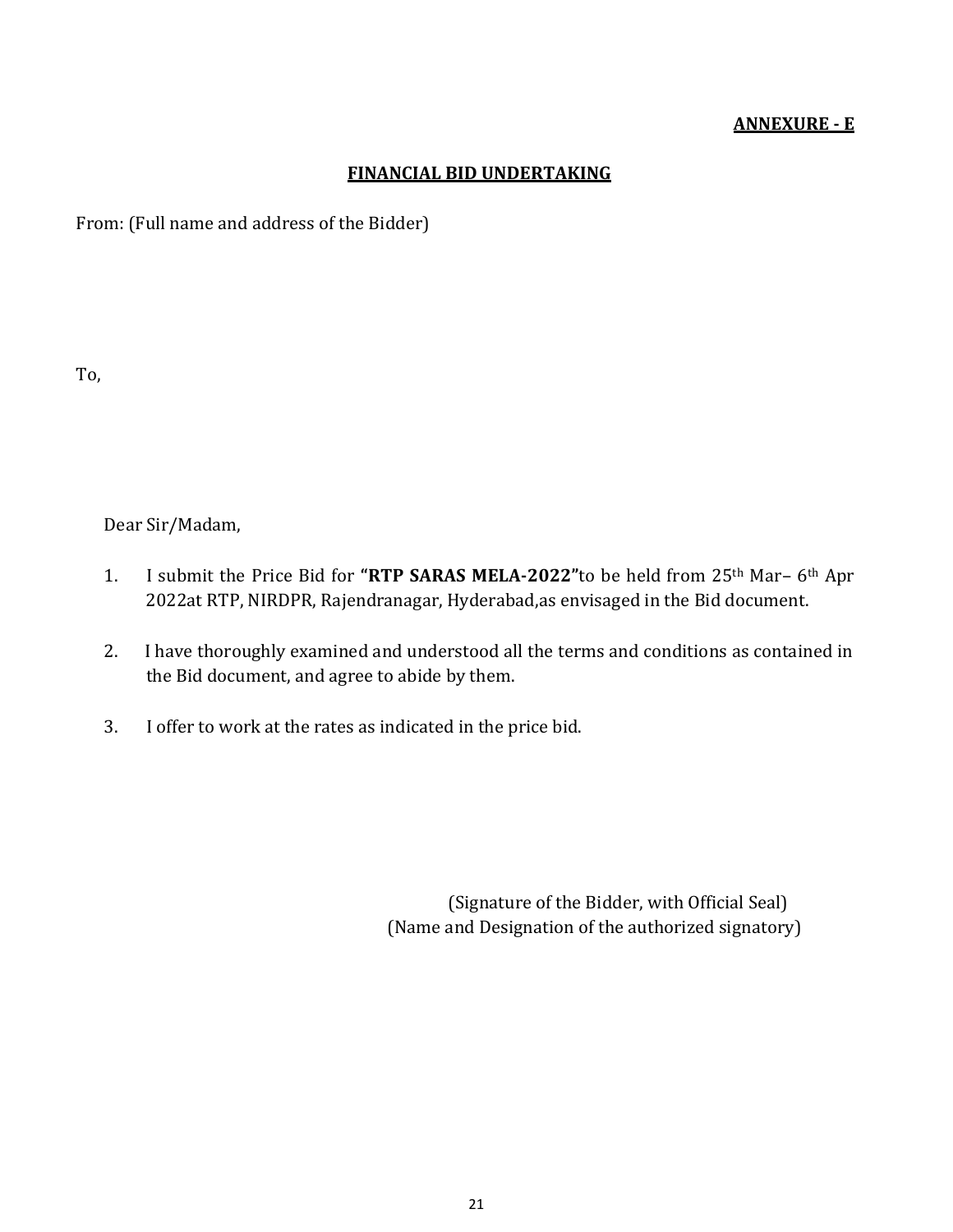# **Financial Bid:**

# **These rates of all Items will be applicable for "RTP SARAS MELA -2022" (Approx. 200 Stalls)**

| S.<br>No.      | <b>Details of Items for Event Manager</b>                                                                                                                                                                                                                                                                                                                                                                                                                                                                                                                                                                                                                                                     | <b>Tentative</b><br>Quantity | <b>Units</b> | Rate per<br>Unit<br>(without | <b>Total</b><br>price<br>(without |
|----------------|-----------------------------------------------------------------------------------------------------------------------------------------------------------------------------------------------------------------------------------------------------------------------------------------------------------------------------------------------------------------------------------------------------------------------------------------------------------------------------------------------------------------------------------------------------------------------------------------------------------------------------------------------------------------------------------------------|------------------------------|--------------|------------------------------|-----------------------------------|
|                |                                                                                                                                                                                                                                                                                                                                                                                                                                                                                                                                                                                                                                                                                               | Required                     |              | tax) in Rs.                  | $\max$ (Rs.)                      |
| 1.             | Construction of floodlit Arches with Gates/Well<br>Decorated & Light based on RTP SARAS Mela<br>Theme (Artistic Design, Decoration (2 gates)<br>(Approx Size 12 feet x17 feet) and fixing of<br>banners etc.                                                                                                                                                                                                                                                                                                                                                                                                                                                                                  | $\overline{2}$               | Nos.         |                              |                                   |
| $\overline{2}$ | Decoration and Lighting of existing RTP arch at<br>the entrance and fixing of banners etc.                                                                                                                                                                                                                                                                                                                                                                                                                                                                                                                                                                                                    | $\mathbf{1}$                 | Nos.         |                              |                                   |
| 3              | Construction<br>of<br>200<br>well<br>approx.<br>designedoctanormstalls (construction of stalls<br>with aluminum R8 system with powder coated<br>finish with laminated panels, Fascia having name<br>for State and stall number in computer cut out<br>letters). Stalls to be provided with 6 inch wooder<br>platform. Basic furniture required to be provided<br>for standard stall of (3X3) Sqmtr. with carpet on<br>platform(Some stalls may be made of different<br>size depending on the requirement of the<br>Institute): Waterproof roofing (to be covered<br>with GI sheets with under cloth ceiling).Front<br>sunshade to protect from direct sun light.<br>(a) Tables with frills-2. | 200                          | Nos.         |                              |                                   |
|                | $(b)$ Chairs $-2$ .                                                                                                                                                                                                                                                                                                                                                                                                                                                                                                                                                                                                                                                                           |                              |              |                              |                                   |
|                | (c) Shelves - as per requirement of artisans.                                                                                                                                                                                                                                                                                                                                                                                                                                                                                                                                                                                                                                                 |                              |              |                              |                                   |
|                | (d) 24 wattsLED light withhooks etc. -01nos.                                                                                                                                                                                                                                                                                                                                                                                                                                                                                                                                                                                                                                                  |                              |              |                              |                                   |
|                | (e) Waste paper basket - 1 no.                                                                                                                                                                                                                                                                                                                                                                                                                                                                                                                                                                                                                                                                |                              |              |                              |                                   |
|                | (f) Socket 15 amp - 1 no. (Food stalls)<br>(g) Socket 5 amp - 1 no. (Display stalls)                                                                                                                                                                                                                                                                                                                                                                                                                                                                                                                                                                                                          |                              |              |                              |                                   |
| 4.             | Providing of Canopy in front of existing room at<br>the entrance of RTP.                                                                                                                                                                                                                                                                                                                                                                                                                                                                                                                                                                                                                      | 6000                         | Sft.         |                              |                                   |
| 5              | Providing of super structure on existing RTP<br>Stage (Pipe-Pandal with back drop curtains of<br>blue/black in colour) over the stage to organize<br>the cultural programmes and other functions<br>including water proof roof for Stage. As per<br>directions of Officer-In-Charge.                                                                                                                                                                                                                                                                                                                                                                                                          | Onejob                       | Onejob       |                              |                                   |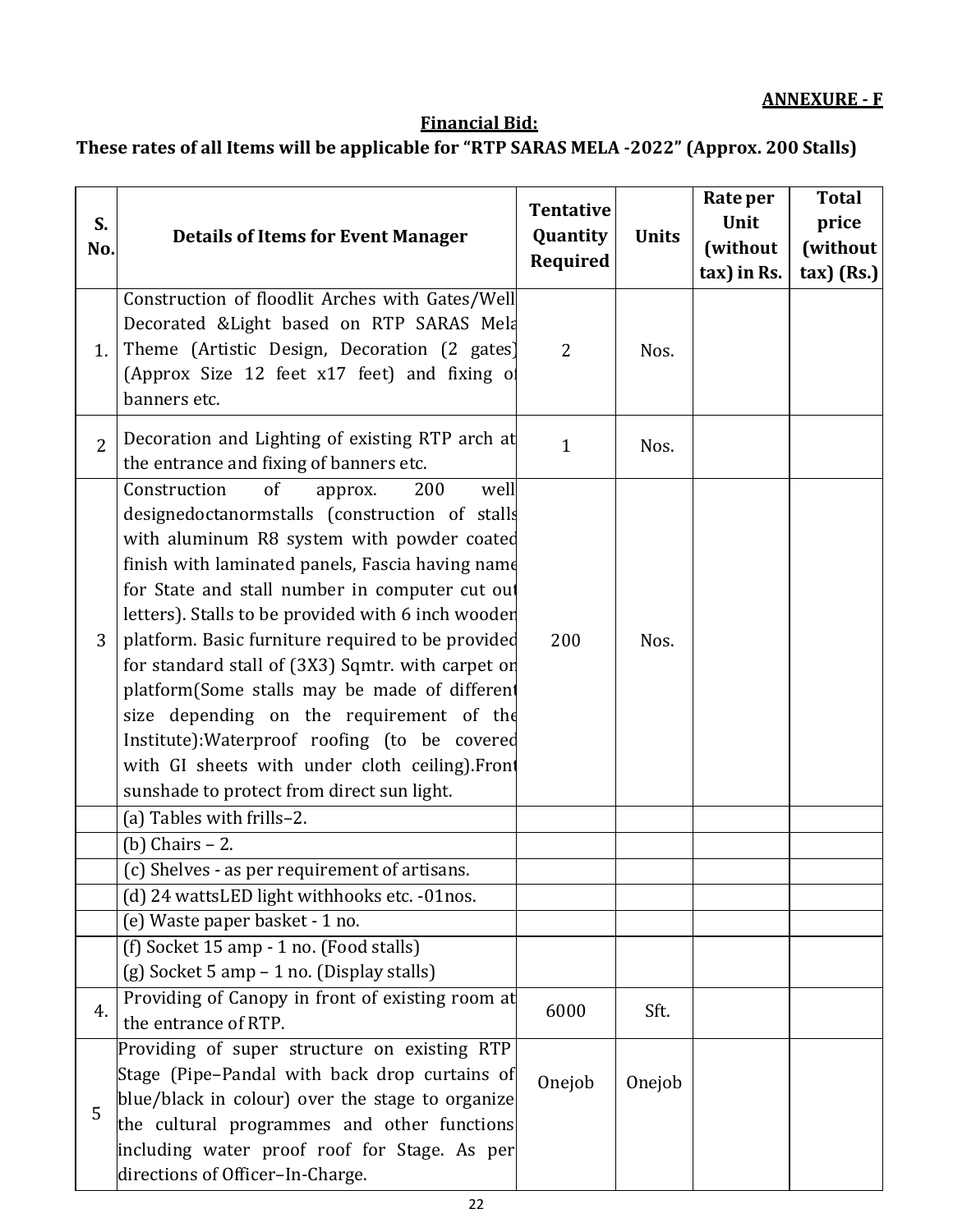| 6   | Side walling with cloths of 7 feet high.                                                                                                                                                                                                                                                                                                                                                                                                                                                                                                                                                                                                                                                                                                                                                        | 1000           | <b>RFT</b> |  |
|-----|-------------------------------------------------------------------------------------------------------------------------------------------------------------------------------------------------------------------------------------------------------------------------------------------------------------------------------------------------------------------------------------------------------------------------------------------------------------------------------------------------------------------------------------------------------------------------------------------------------------------------------------------------------------------------------------------------------------------------------------------------------------------------------------------------|----------------|------------|--|
| 7   | Barricading at Bund-II, parking area, pathway<br>adjoining to the wall of Sanitation Park, way to<br>training hall, over the retaining wall at RBC And<br>as per directions of Officer-In- Charge                                                                                                                                                                                                                                                                                                                                                                                                                                                                                                                                                                                               | 1000           | <b>RFT</b> |  |
| 8   | Providing pipe pandalsof size 80'x60'- two in<br>of<br>the<br>front<br>stage,<br>one<br>at<br>reception/entrance/control room and another at<br>catering place and as per directions of the<br>Officer-In-Charge.                                                                                                                                                                                                                                                                                                                                                                                                                                                                                                                                                                               | 20000          | Sft        |  |
| 9   | Construction of two Green Rooms/Changing<br>Rooms, for Song & Drama Divisionwith big<br>mirror on both sides of the stage. (100sft each).                                                                                                                                                                                                                                                                                                                                                                                                                                                                                                                                                                                                                                                       | $\overline{2}$ | Nos.       |  |
| 10  | Stalls & Passage Carpeting- (Synthetic Carpet)<br>for whole MELA area (excluding Stalls).                                                                                                                                                                                                                                                                                                                                                                                                                                                                                                                                                                                                                                                                                                       | 45000          | Sft.       |  |
| 11  | Good sound system (with DJ and audio mixer.)<br>arrangements with sound mixers compatible to<br>add DVD players and other audio devices,<br>feedback speakers, wire-less (5 nos.) and wired<br>microphones (5 nos.) at the stage, catering area<br>and food court area on all the days along with<br>mikes. High quality sound boxes at 5 place $(@2)$<br>boxes per place) at different places in the Mela<br>premises. One amplifier and sound system is to<br>be provided at Mela office/control room with<br>microphone (2 nos.) for announcements. This<br>should be ready two days before the starting of<br>the event.<br>10 bouquet and floral decoration of stage and<br>diyas)(only for two days(inauguration and<br>valedictory) but Stage and Backdrop will be<br>for entire event). | $\mathbf{1}$   | 1 Job      |  |
| 12. | Plastic chairs - same color (for all days)                                                                                                                                                                                                                                                                                                                                                                                                                                                                                                                                                                                                                                                                                                                                                      | 700            | Nos.       |  |
| 13. | Two rows sofas with white covers- (16 single<br>seaters).                                                                                                                                                                                                                                                                                                                                                                                                                                                                                                                                                                                                                                                                                                                                       | 16             | Nos.       |  |
| 14  | (signagefor<br>side<br>of stalls,<br>Signage<br>upper<br>hoardings, banners, directory entry, pole<br>bunting, standees, backdrops etc. made in Flex<br>mounted onframe work).                                                                                                                                                                                                                                                                                                                                                                                                                                                                                                                                                                                                                  | 2000           | Sft.       |  |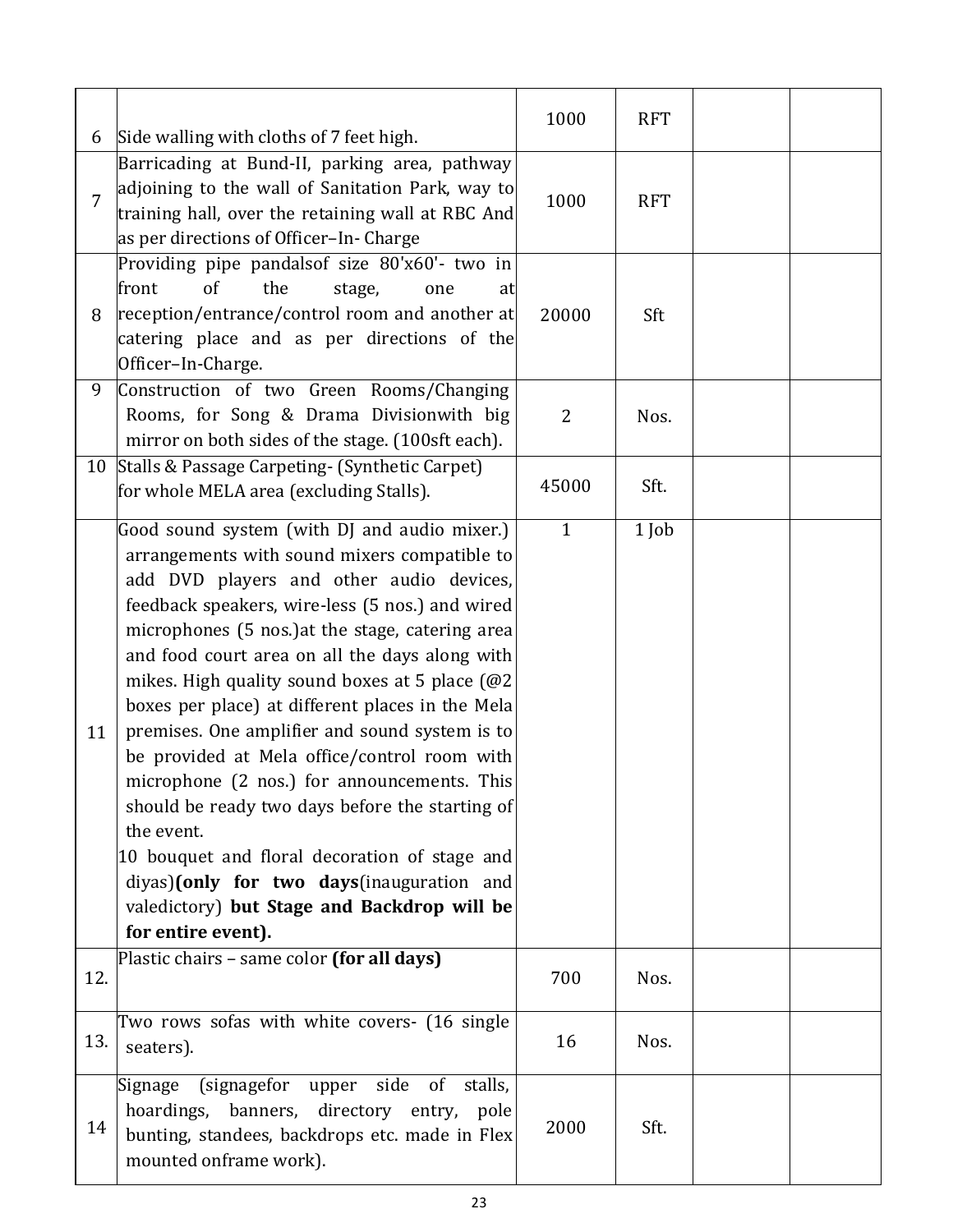| 15 | Metal Detector and temperature testing at the<br>wo each at 2 entrances of the Mela.                                                                                                                                                                                                                                                                                                                                                                                                        | 4              | Nos.            |  |
|----|---------------------------------------------------------------------------------------------------------------------------------------------------------------------------------------------------------------------------------------------------------------------------------------------------------------------------------------------------------------------------------------------------------------------------------------------------------------------------------------------|----------------|-----------------|--|
| 16 | Staff to monitor above (Sl. No. 15)                                                                                                                                                                                                                                                                                                                                                                                                                                                         | $\overline{4}$ | Nos.            |  |
| 17 | Brochure:<br>No. of pages: 12 (Tentative)<br>Size: 5.5x11 inch of each page<br>Paper: 240 gsm. Imp. Art paper (gloss)<br>Colour: Multi-Colour<br>Binding: Folded and laminated<br>[delivery of brochure before 10 days of starting<br>RTP Mela)                                                                                                                                                                                                                                             | 500            | Nos.            |  |
| 18 | LED TV(55") withall required accessories                                                                                                                                                                                                                                                                                                                                                                                                                                                    | 4              | Nos.            |  |
| 19 | Dust bins(200liters drums)                                                                                                                                                                                                                                                                                                                                                                                                                                                                  | 50             | Nos.            |  |
| 20 | LED Lights - 100 watt                                                                                                                                                                                                                                                                                                                                                                                                                                                                       | 800            | Nos.            |  |
| 21 | Power LED Colour cans to be placed at back side<br>of the stage facing to the water fall and over the<br>stage                                                                                                                                                                                                                                                                                                                                                                              | 120            | Nos.            |  |
| 22 | Total electrification of the area (should run on<br>sound proof generators) with full illumination<br>from17.00<br>hours(05.00PM<br>hours to<br>23.30<br>to11.30PM) at the following places including the<br>required fuel to run the Generators (as per load<br>requirements).<br>Exhibition area, Food court area, Parking area<br>along the road sides from the entrance of the<br>RTP, Extra lights at entrances and in front of the<br>RTP, as per the direction of Officer-In-Charge. | 8              | Nos.            |  |
| 23 | Designer series lighting at different Places like<br>Buildings, Arches, Borders, pathways, and other<br>areas directions of the officer in charge.rocky<br>places and plants along the hedges. Rocks<br>Illumination with lights at different places with<br>lights each as per directions of the officer in<br>charge.                                                                                                                                                                     | 60000          | Nos.            |  |
| 24 | Sanitisation of entire MELA Pavilion as per the<br>Covid 19 guidelines.                                                                                                                                                                                                                                                                                                                                                                                                                     | $\mathbf{1}$   | $1$ Job<br>work |  |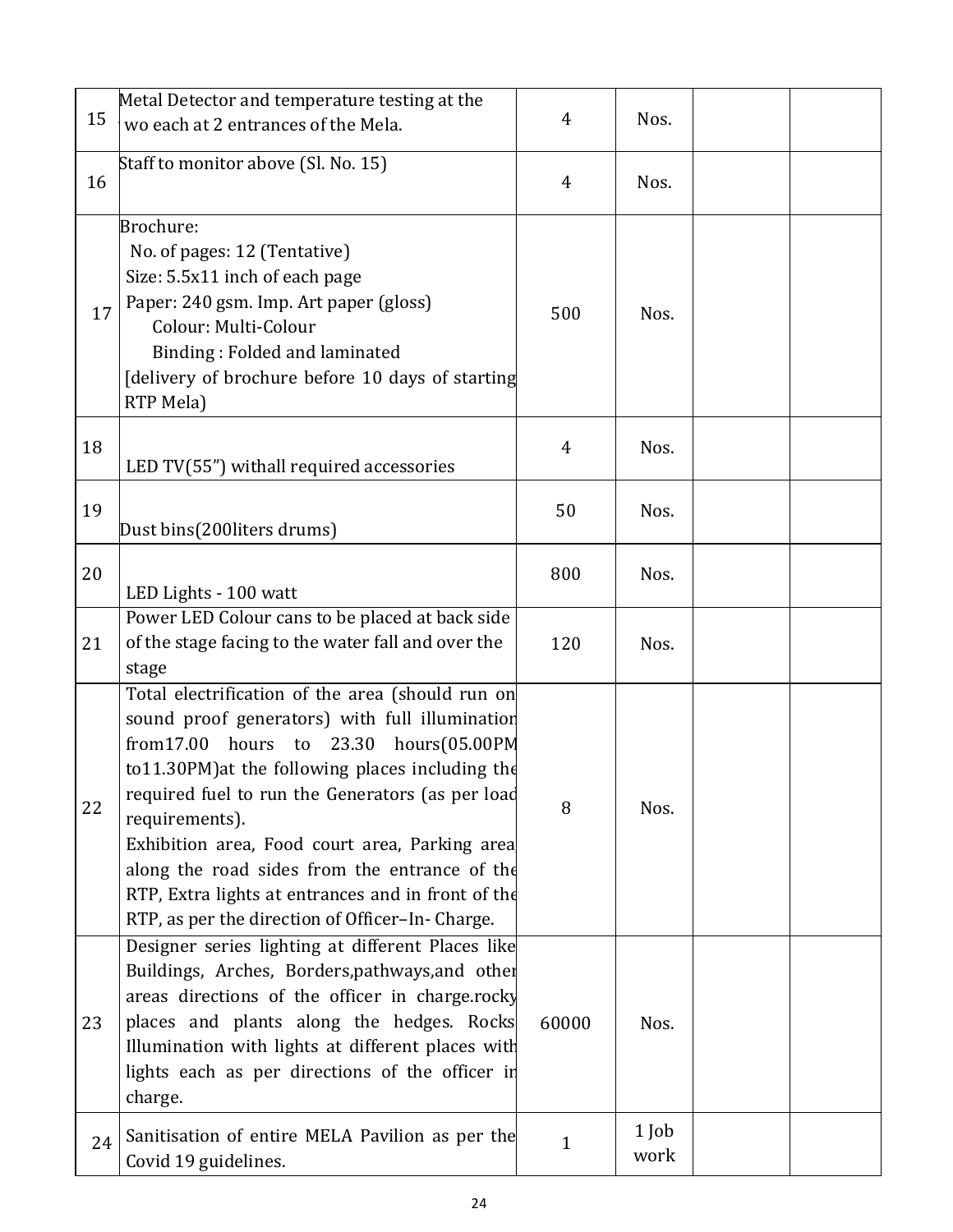| 25 | Providing mobile toilets (8 beds in each toilet) at<br>different places in the Mela premises Including<br>attendants for house keeping the toilets.                          | 3  | Nos. |  |
|----|------------------------------------------------------------------------------------------------------------------------------------------------------------------------------|----|------|--|
| 26 | Providing wash basins with water facility should<br>be provided at food court area and catering area.                                                                        | 10 | Nos. |  |
| 27 | Providing of drinking water facility for the<br>visitors at different places along with dispenser<br>and paper glasses. The empty bottles should be<br>replaced immediately. | 15 | Nos. |  |
|    | <b>Sanitizer</b> for 200 Stalls and Staffs deputed for                                                                                                                       |    |      |  |

| 28 | <b>Sanitizer</b> for 200 Stalls and Staffs deputed for<br>duty (One bottle for each stall) (200 bottles of<br>500 ml) with refilling facility during entire event.                              | 200          | Nos. |  |
|----|-------------------------------------------------------------------------------------------------------------------------------------------------------------------------------------------------|--------------|------|--|
| 29 | Sanitizer smart Dispenser Machine with refilling<br>facility during entire events 1 for office/control<br>room, 2 for Gates, 1 for health desk and alsoat<br>different places of the Mela area. | 12           | Nos. |  |
| 30 | Spray of disinfectants or Sanitization of 200 Stalls<br>and Registration office/Help Desk every day (2)<br>times)                                                                               | 13           | days |  |
| 31 | Selfie point with design and decoration (10x 10)<br>ftapprox.)                                                                                                                                  | $\mathbf{1}$ | Nos. |  |
|    | TOTAL AMOUNT (Rs.)                                                                                                                                                                              |              |      |  |

- **Note: 1.** The rates quoted should be **exclusive** of all taxes. The taxes/GST as applicablewill be paid as per Govt. norms.
	- **2.** Same Financial Bid format is provided along with the tender document in (.rar) format on the portal. Bidders are advised to download the same file, fill the rates and upload it on the portal.
	- **3.** The quantities are tentative and may increase or decrease based on actual. Payment will be as per actual on proportionate basis.
	- **4.** If the items not indicated above found to be required for the event, the same shall also be executed on mutually agreed terms and rates.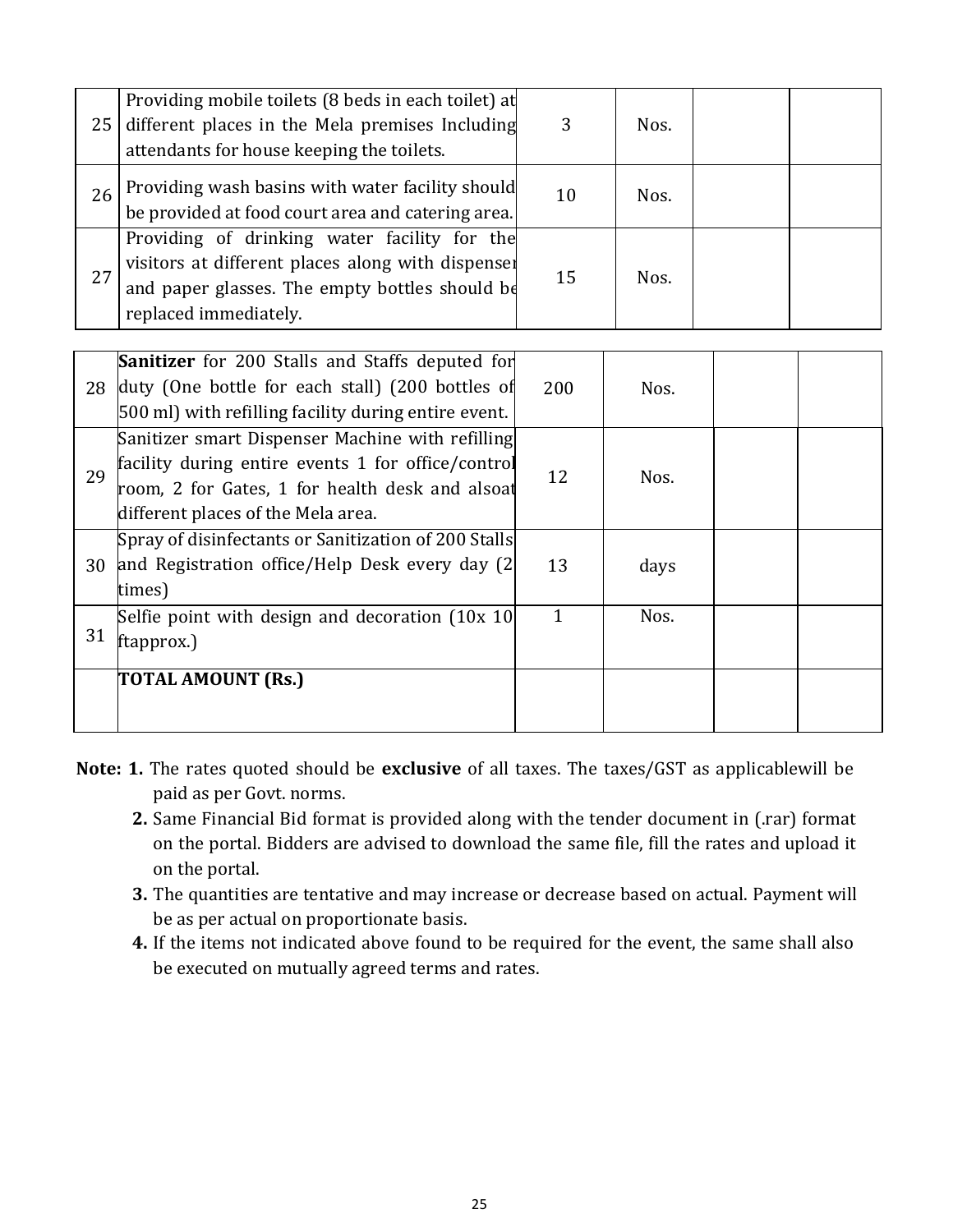### **ANNEXURE – G**

#### **PROFORMA FOR PERFORMANCE BANK GUARANTEE**

(On stamp paper of appropriate value from any Nationalized Bank) The National Institute of Rural Development and Panchayati Raj

Rajendranagar, Hyderabad - 500030

Dear Sir,

To,

In consideration of National Institute of Rural Development and Panchayati Raj (hereinafter called as NIRDPR which expression shall include his

| successor | anu | 110.3115 | awarded |  |
|-----------|-----|----------|---------|--|
|           |     |          |         |  |

…………………………………………………………………… (hereinafter referred to as the Agency or Agencies when expression shall wherever the subject of context so permits include its successors and assigns) a contract no. …………………. in terms inter-alia, of the NIRDPR's letter no. …………….. dated ……………… and the General Conditions ofContract and upon the condition of the Agency's furnishing security for the performance of the Agency's obligations and discharge of the Agency's liability thereunder in connection with the said contract up to a sum of Rs…………………. (Rupees………………………. only) amounting to 3 % (Five) percent of the total contract value.

- this guarantee up to an aggregate limit Rs.…………………(Rupees…………………………………….only). of 1. We. ……………………………………………………………. (hereinafter called the Bank which expression shall include its successors and assigns) hereby jointly and severally undertake to guarantee the payment to NIRDPR in Rupees forthwith on demand in writing and without protest or demur or any and all moneys anywise payable by the Agency to NIRDPR in respect of or in connection with the said contract inclusive of all NIRDPR's losses and damages and costs (inclusive between attorney and client) charges and expenses and other moneys anywise payable in respect of the above to
- 2. We …………………………………………………………….. the Bank further agree that NIRDPR shall be the sole judge of and as to whether the said Agency has committed any breach or breaches of any of the terms and conditions of the said contract and the extent of loss, damage, cost, charges and expenses caused to or suffered by or that may be caused to or suffered by NIRDPR on account thereof and the decisions of NIRDPR that the said Agency has committed such breach or breaches and as to the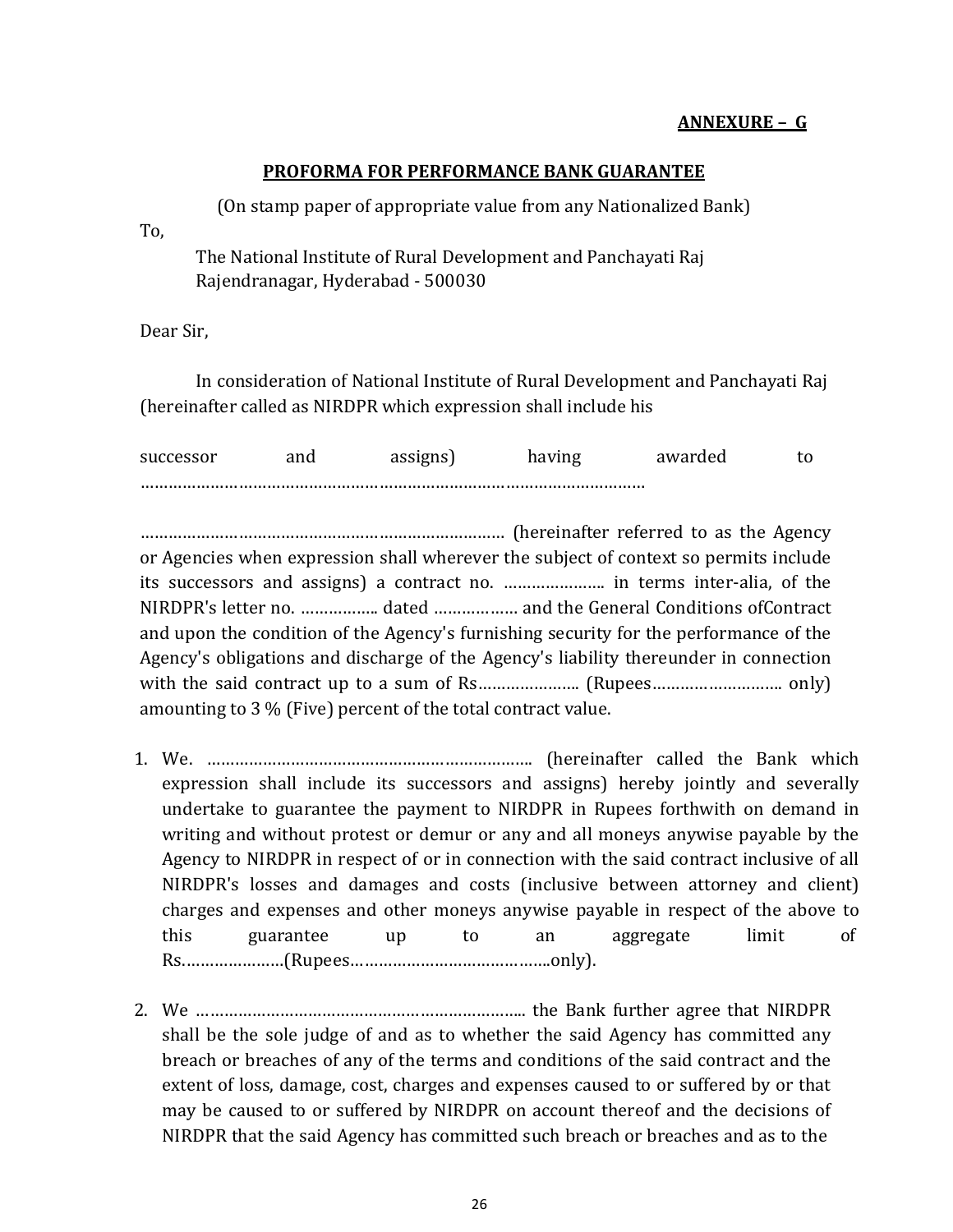amount or amounts of loss, damage, costs, charges and expenses caused to or suffered by NIRDPR from time to time shall be final and binding on us.

- 3. NIRDPR shall be at liberty without reference to the Bank and without affecting the full liability of the Bank hereunder to take any other security in respect of the Agency's obligations and liabilities hereunder or to vary the contract or the work to be done thereunder vis-à-vis the Agency or to grant time or indulgence to the Agency or to reduce or to increase or otherwise vary the prices of the total contract value or to release or to forbear from enforcement of all or any of the security and/ or any other security(ies) now or hereafter held by NIRDPR and no such dealing(s), reduction(s), increase(s) or other indulgence(s) or arrangement(s) with the Agency or release or forbearance whatsoever shall absolve the Bank of the failed liability to NIRDPR hereunder or prejudice the rights of the NIRDPR against the Bank.
- 4. This guarantee shall not be determined or affected by the liquidation or winding up, dissolution, or change of constitution or insolvency of the Agency but shall in all respects and for all purposes be binding and operative until payment of all monies payable to NIRDPR in terms thereof.
- 5. The Bank hereby waives all rights at any time inconsistent with the terms of this guarantee and the obligations of the Bank in terms hereof shall not be anywise affected or suspended by reason of any dispute or dispute having been raised by the Agency stopping or preventing or purporting to stop or prevent any payment by the Bank to NIRDPR in terms hereof.
- 6. The amount stated in any notice of demand addressed by NIRDPR to the Bank as liable to be paid to NIRDPR by the Agency or as suffered or incurred by NIRDPR on account of any losses or damages of cost, costs, charges and / or expenses shall be conclusive evidence of the amount so liable to be paid to NIRDPR of suffered or incurred by NIRDPR as the case may be and shall be payable by the Bank to NIRDPR in terms hereof.
- 7. This guarantee shall be a continuing guarantee and shall remain valid and irrevocable for all claims of NIRDPR and liabilities of the Agency arising up to and until midnight of………………………………………………………………
- 8. This guarantee shall be in addition to any other guarantee or security whatsoever that NIRDPR may now or at any time anywise may have in relation to the Agency's obligations or liabilities thereunder and/or in connection with the said contract and NIRDPR shall have full authority to have recourse to or enforce this security in preference to any other guarantee or security which NIRDPR may have or obtain and no forbearance on the part of NIRDPR in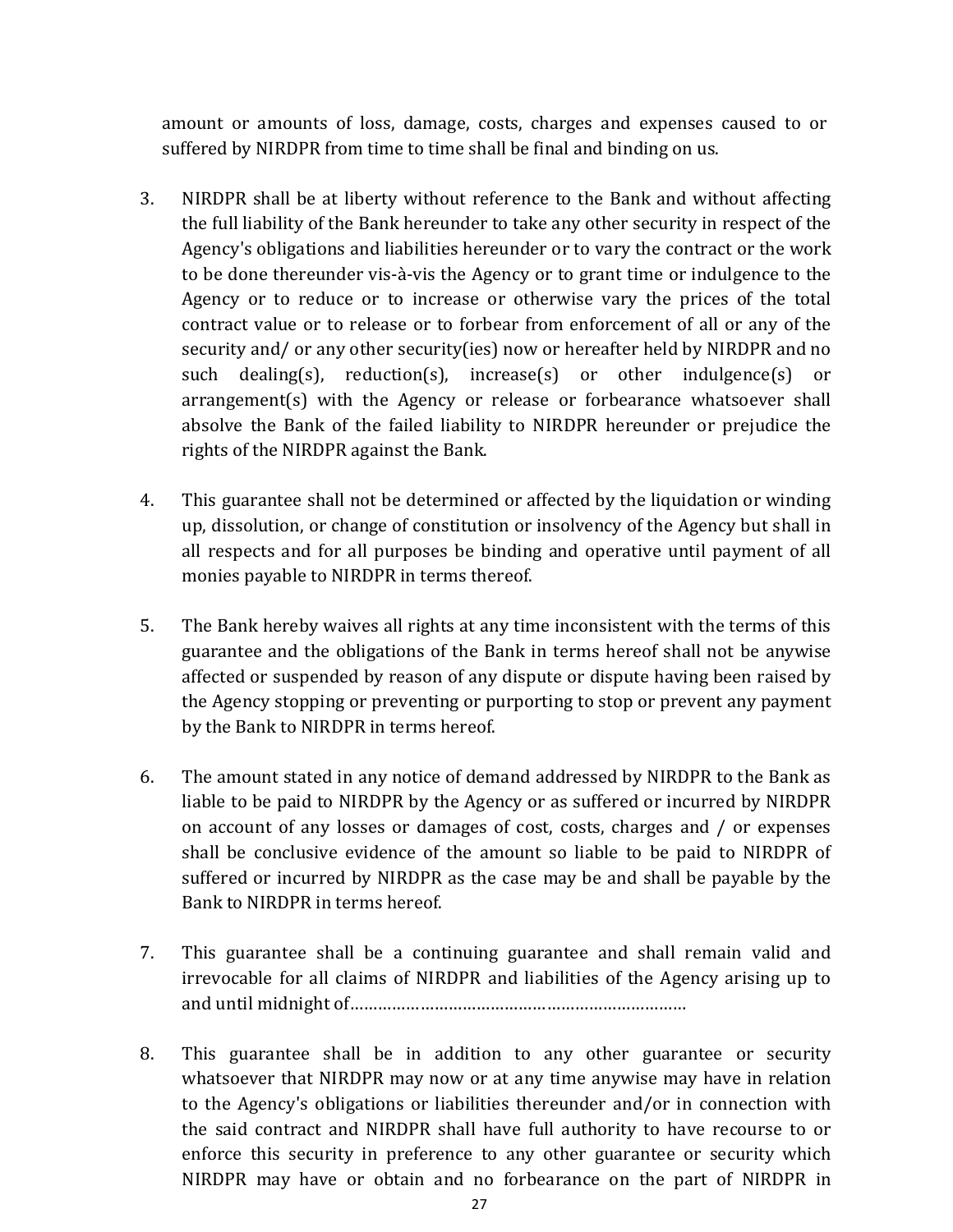enforcing or requiring enforcement of any other security shall have the effect or releasing the Bank from its full liability hereunder.

- 9. It shall not be necessary for NIRDPR to proceed against the said Agency before proceeding against the Bank and the Guarantee herein contained shall be enforceable against the Bank notwithstanding that any security which NIRDPR may have obtained or obtain from the Agency shall at the time when proceedings are taken against the said Bank hereunder be outstanding or unrealized.
- 10. We the said Bank undertake not to revoke this guarantee during its currency except with the consent of NIRDPR in writing and agree that any change in the constitution of the said Agency or the said Bank shall not discharge our liability hereunder.
- 11. We. …………………………………….the said Bank further state that we shall pay forthwith the amount stated in the notice of demand notwithstanding any dispute/ difference pending between the parties before the arbitrator and/ or that any dispute is being referred to arbitration.
- 12. Notwithstanding anything contained herein above, our liability under this guarantee shallbe restricted to Rs.………… (Rupees………………………………………..) and this guarantee shall remain in force till …………………………………………and unless a claim is made on us within three months from that date, that is before ……………………………… all the claims under this guarantee shall be forfeited and we shall be relieved of and discharged from our liabilities thereunder.

Dated …………day of …………2022.

For and on behalf of Bank.

Issued Under Seal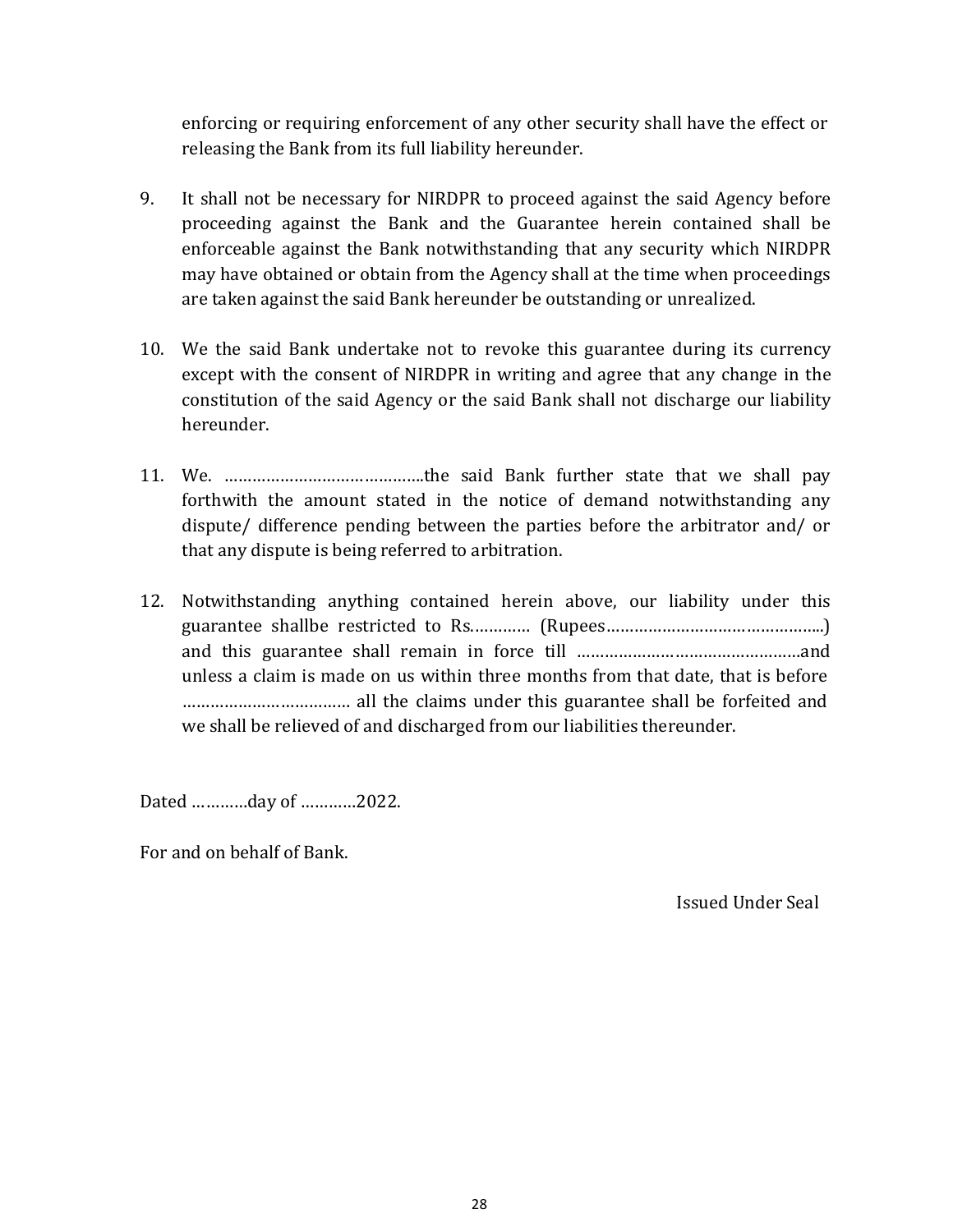#### **ANNEXURE - H**

#### **Instructions for Online Bid Submission:**

The bidders are required to submit soft copies of their bids electronically on the CPP Portal, using valid Digital Signature Certificates. The instructions given below are meant to assist the bidders in registering on the CPP Portal, prepare their bids in accordance with the requirements and submitting their bids online on the CPP Portal.

More information useful for submitting online bids on the CPP Portal may be obtained at: <https://eprocure.gov.in/eprocure/app>**.**

#### **REGISTRATION**

1) Bidders are required to enroll on the e-Procurement module of the Central Public Procurement Portal (URL: https://eprocure.gov.in/eprocure/app) by clicking on the link

"**Online bidder Enrollment**" on the CPP Portal which is free of charge.

- 2) As part of the enrolment process, the bidders will be required to choose a unique username and assign a password for their accounts.
- 3) Bidders are advised to register their valid email address and mobile numbers as part of the registration process. These would be used for any communication from the CPP Portal.
- 4) Upon enrolment, the bidders will be required to register their valid Digital Signature Certificate (Class II or Class III Certificates with signing key usage) issued by any Certifying Authority recognized by CCA India (e.g.Sify / nCode / eMudhra etc.), with their profile.
- 5) Only one valid DSC should be registered by a bidder. Please note that the bidders are responsible to ensure that they do not lend their DSC's to others which may lead to misuse.
- 6) Bidder then logs in to the site through the secured log-in by entering their user ID / password and the password of the DSC / e-Token.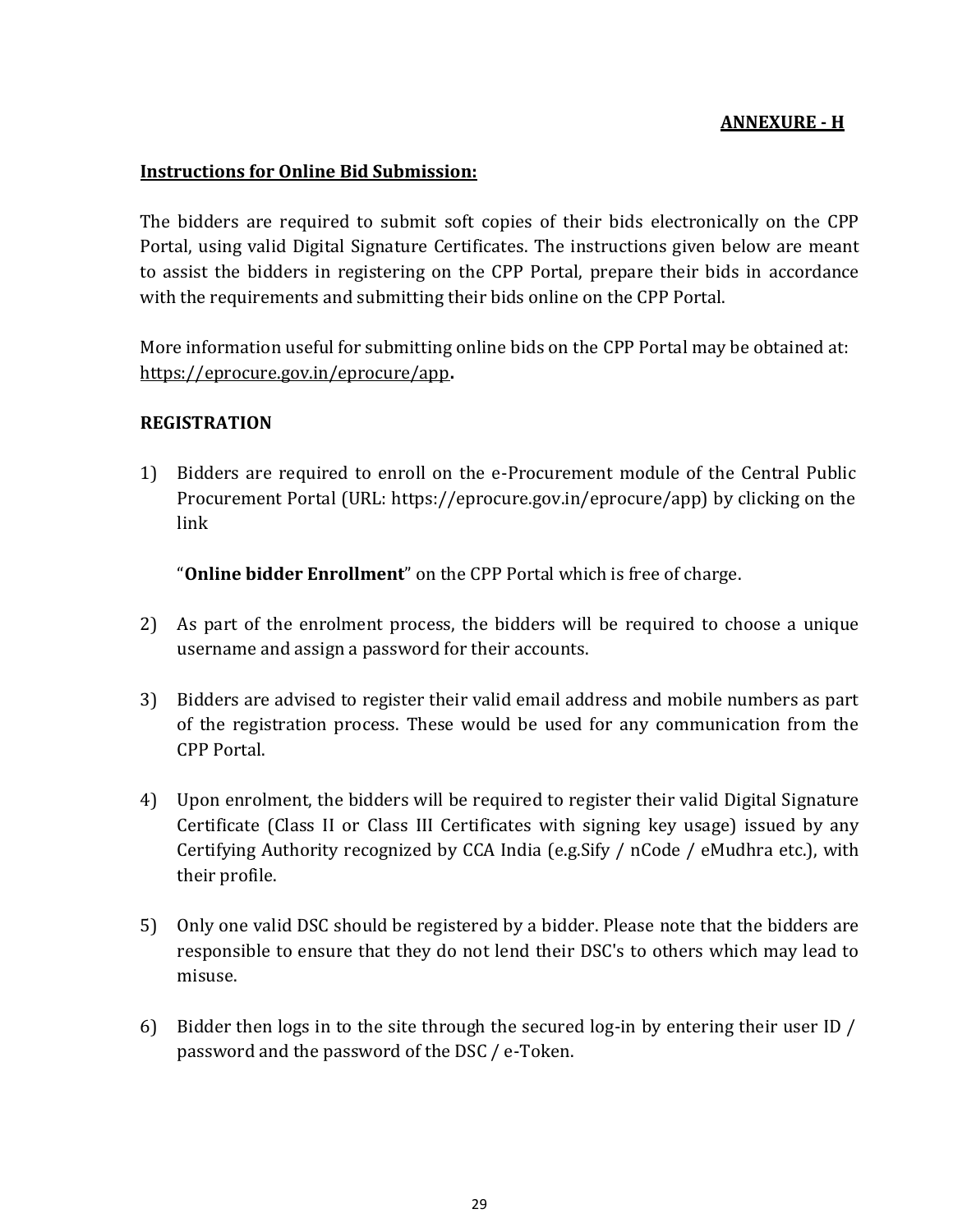#### **SEARCHING FOR TENDER DOCUMENTS**

- 1) There are various search options built in the CPP Portal, to facilitate bidders to search active tenders by several parameters. These parameters could include Tender ID, Organization Name, Location, Date, Value, etc. There is also an option of advanced search for tenders, wherein the bidders may combine a number of search parameters such as Organization Name, Form of Contract, Location, Date, Other keywords etc. to search for a tender published on the CPP Portal.
- 2) Once the bidders have selected the tenders they are interested in, they may download the required documents / tender schedules. These tenders can be moved to the respective "MyTenders" folder. This would enable the CPP Portal to intimate the bidders through SMS/email in case there is any corrigendum issued to the tender document.
- 3) The bidder should make a note of the unique Tender ID assigned to each tender, in case they want to obtain any clarification /help from the Helpdesk.

### **PREPARATION OF BIDS**

- 1) Bidder should take into account any corrigendum published on the tender document before submitting their bids.
- 2) Please go through the tender advertisement and the tender document carefully to understand the documents required to be submitted as part of the bid. Please note the number of covers in which the bid documents have to be submitted, the number of documents - including the names and content of each of the document that need to be submitted. Any deviations from these may lead to rejection of the bid.
- 3) Bidder, in advance, should get ready the bid documents to be submitted as indicated in the tender document/schedule and generally, they can be in PDF / XLS / RAR / DWF/JPG formats. Bid documents may be scanned with 100 dpi with black and white option which helps in reducing size of the scanned document.
- 4) To avoid the time and effort required in uploading the same set of standard documents which are required to be submitted as a part of every bid, a provision of uploading such standard documents (e.g. PAN card copy, annual reports, auditor certificates etc.) has been provided to the bidders. Bidders can use "My Space" or "Other Important Documents" area available to them to upload such documents. These documents may be directly submitted from the "My Space" area while submitting a bid, and need not be uploaded again and again. This will lead to a reduction in the time required for bid submission process.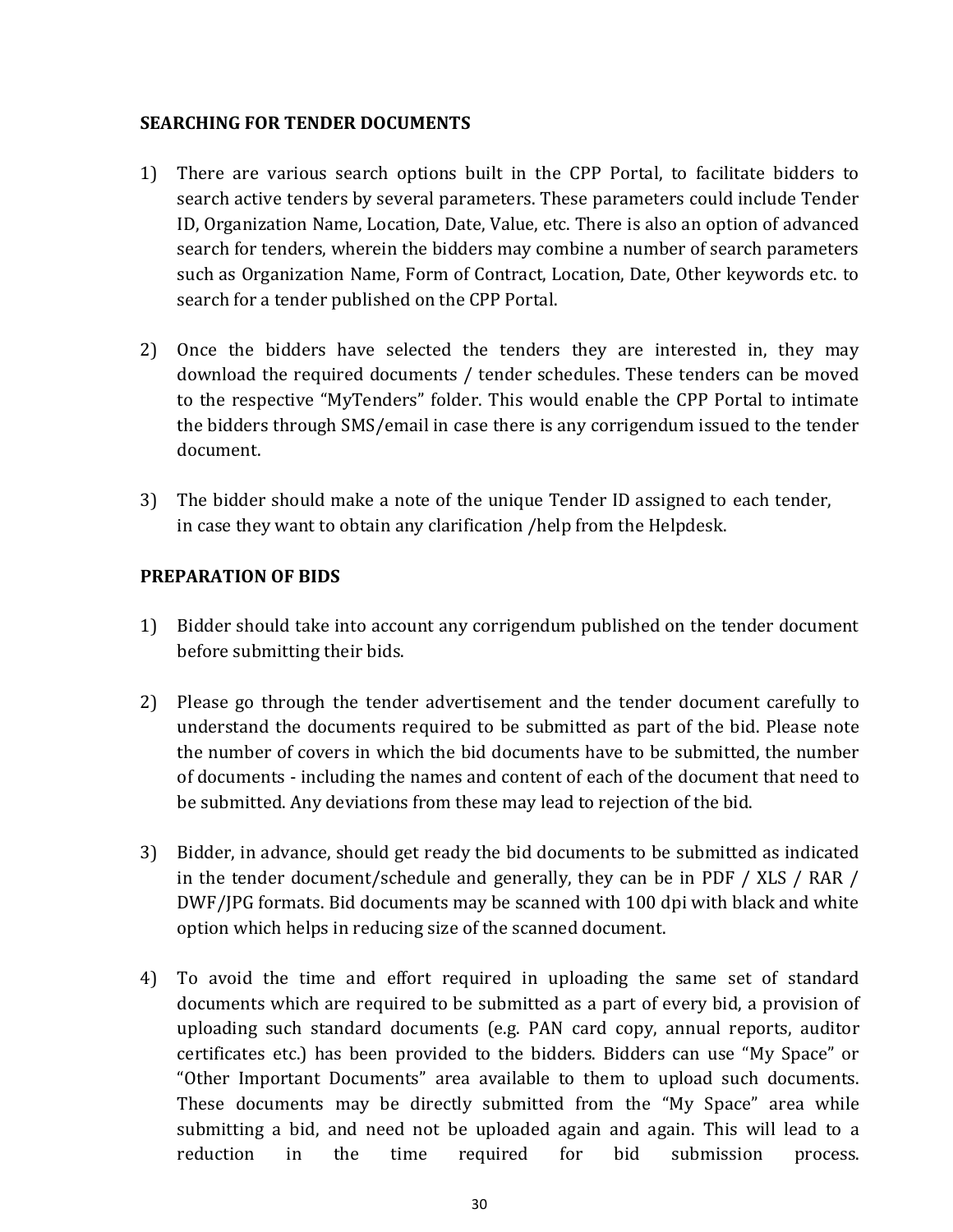#### **SUBMISSION OF BIDS**

- 1) Bidder should log into the site well in advance for bid submission so that they can upload the bid in time i.e. on or before the bid submission time. Bidder will be responsible for any delay due to other issues.
- 2) The bidder has to digitally sign and upload the required bid documents one by one as indicated in the tender document.
- 3) As per the DoE OM No. F-9/4/2020-PPD dated 12.11.2020, Govt. of India has given relaxation in bid security by bid security declaration as mentioned in Annexure E for a specific period i.e. up to 31.12.2021 in view of pandemic due to covid-19. However, if any new instruction regarding bid security comes during the tender submission process, the Bidder has to select the payment option as "offline" to pay the tender fee/EMD as applicable and enter details of the instrument.
- 4) If applicable,Bidder should prepare the EMD as per the instructions specified in the tender document. The original should be posted/couriered/given in person to the concerned official, latest by the last date of bid submission or as specified in the tender documents. The details of the DD/any other accepted instrument, physically sent, should tally with the details available in the scanned copy and the data entered during bid submission time. Otherwise the uploaded bid will be rejected.
- 5) Bidders are requested to note that they should necessarily submit their financial bids in the format provided and no other format is acceptable. If the price bid has been given as a standard BoQ format with the tender document, then the same is to be downloaded and to be filled by all the bidders. Bidders are required to download the BoQ file, open it and complete the white coloured (unprotected) cells with their respective financial quotes and other details (such as name of the bidder). No other cells should be changed. Once the details have been completed, the bidder should save it and submit it online, without changing the filename. If the BoQ file is found to be modified by the bidder, the bid will be rejected.
- 6) The server time (which is displayed on the bidders" dashboard") will be considered as the standard time for referencing the deadlines for submission of the bids by the bidders, opening of bids etc. The bidders should follow this time during bid submission.
- 7) All the documents being submitted by the bidders would be encrypted using PKI encryption techniques to ensure the secrecy of the data. The data entered cannot be viewed by unauthorized persons until the time of bid opening. The confidentiality of the bids is maintained using the secured Socket Layer 128 bit encryption technology. Data storage encryption of sensitive fields is done. Any bid document that is uploaded to the server is subjected to symmetric encryption using a system generated symmetric key. Further this key is subjected to asymmetric encryption using buyers/bid openers public keys. Overall, the uploaded tender documents become readable only after the tender opening by the authorized bid openers.
- 8) The uploaded tender documents become readable only after the tender opening by the authorized bid openers.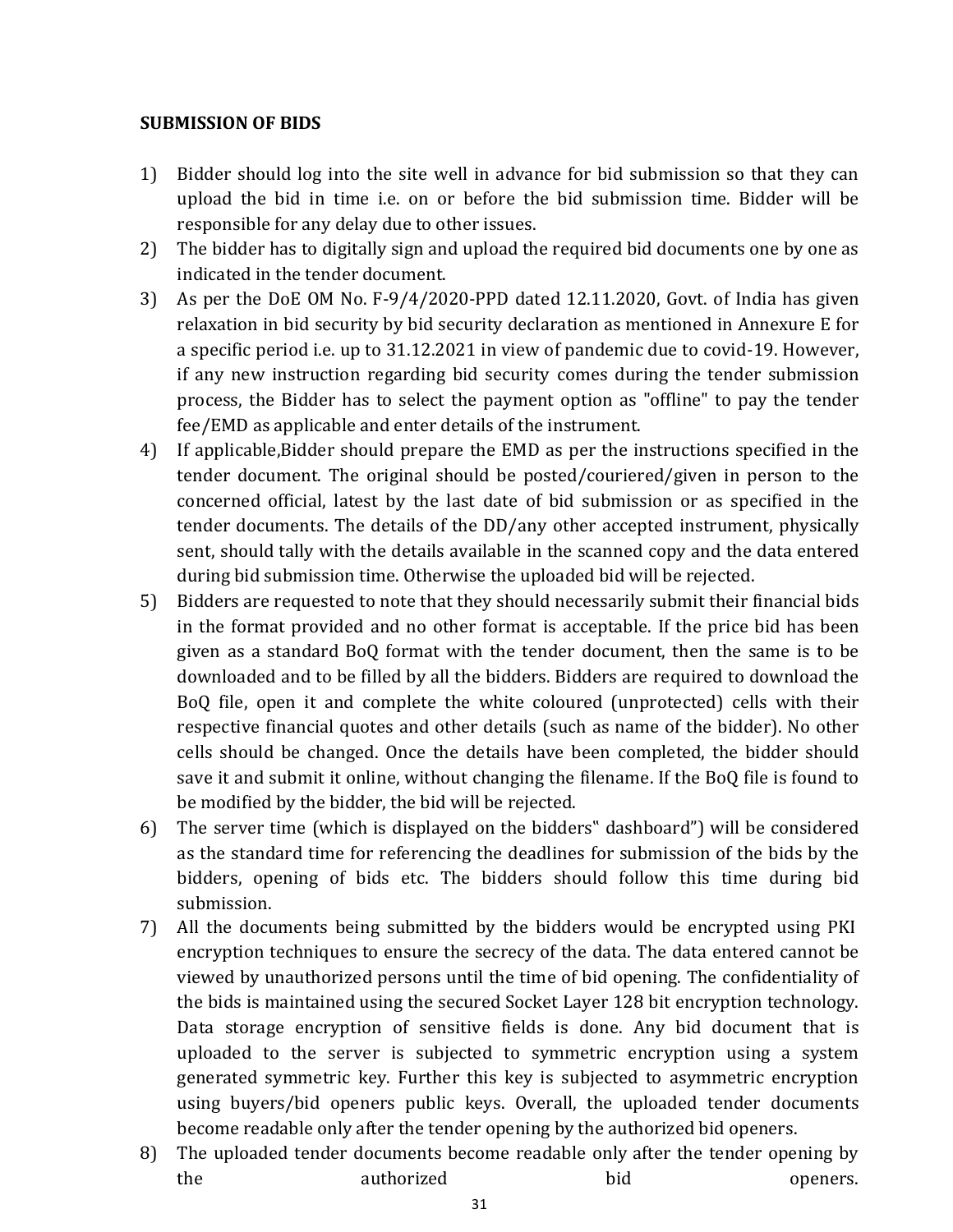- 9) Upon the successful and timely submission of bids (i.e. after Clicking "Freeze Bid Submission" in the portal), the portal will give a successful bid submission message & a bid summary will be displayed with the bid no. and the date & time of submission of the bid with all other relevant details.
- 10) The bid summary has to be printed and kept as an acknowledgement of the submission of the bid. This acknowledgement may be used as an entry pass for any bid opening meetings.

## **ASSISTANCE TO BIDDERS**

- 1) Any queries relating to the tender document and the terms and conditions contained therein should be addressed to the Tender Inviting Authority for a tender or the relevant contact person indicated in the tender.
- 2) Any queries relating to the process of online bid submission or queries relating to CPP Portal in general may be directed to the 24x7 CPP Portal Helpdesk 0120- 4200462, 0120-4001002.